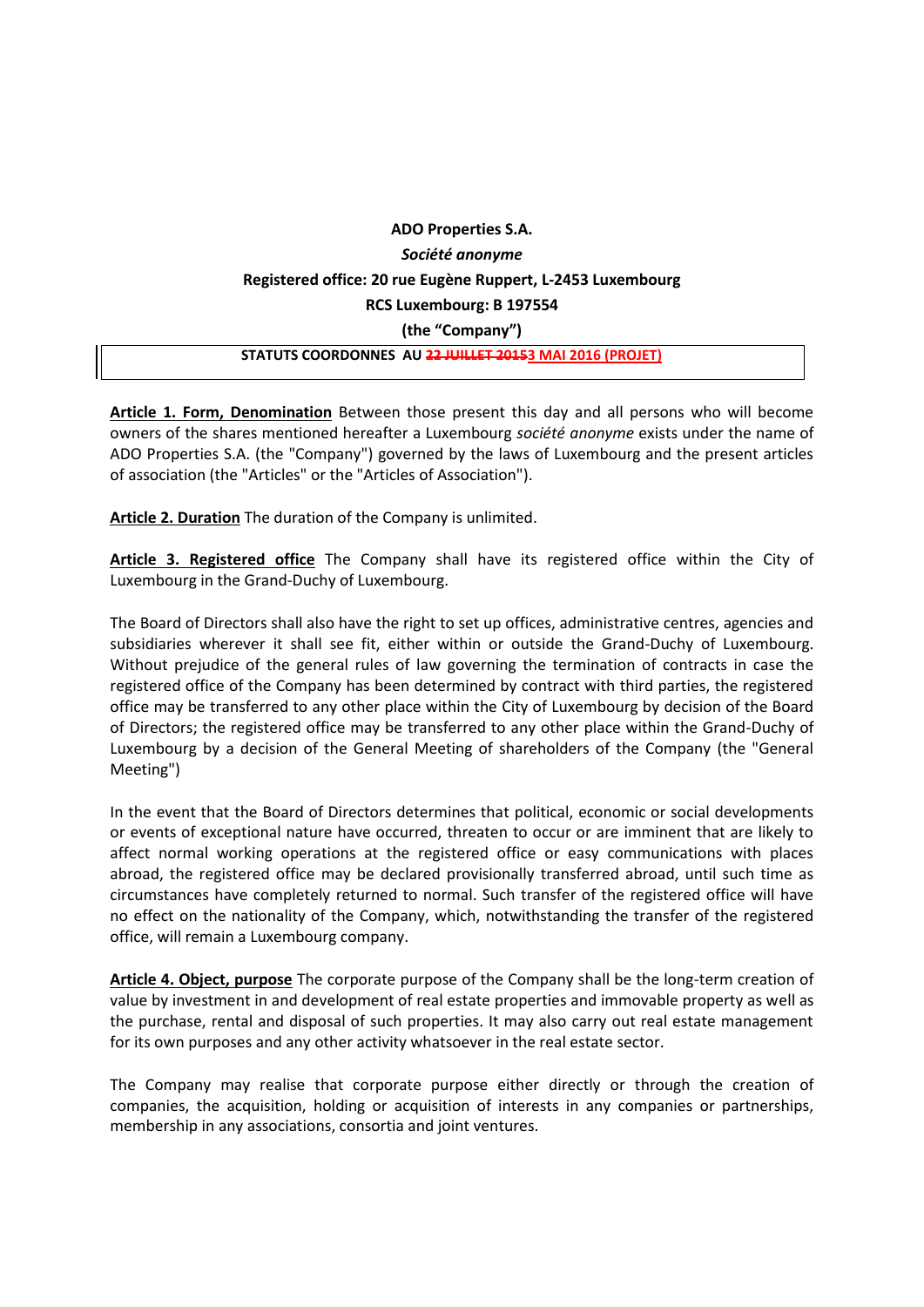The Company may also acquire by purchase, subscription or in any other manner as well as transfer by sale, exchange or in any other manner shares, bonds, debt securities, warrants and other securities and instruments of any kind.

The Company may borrow in any form including by way of public offer of securities. It may issue, shares, notes, bonds and debentures and any kind of debt and/or equity securities. The Company may lend funds including the proceeds of any borrowings and/or issues of debt securities to affiliated and group companies. It may also give guarantees and grant securities in favour of third parties to secure its obligations or the obligations of its affiliated and group companies. The Company may further pledge, transfer, encumber or otherwise create security over all or over some of its assets.

The Company may engage independent attorneys, accountants, consultants, advisors, appraisers, and such other persons as the Company may deem necessary or advisable;

The Company may generally employ any techniques and instruments relating to its investments for the purpose of their efficient management, including techniques and instruments designed to protect the Company against credit, currency exchange, interest rate risks and other risks.

The Company may carry out any commercial and/or financial transactions with respect to the direct or indirect investments in movable and immovable property, including real estate property and including but not limited to acquiring, owning, hiring, letting, leasing, renting, dividing, draining, reclaiming, developing, improving, cultivating, building on, selling or otherwise alienating, mortgaging, pledging or otherwise encumbering movable or immovable property, and it may otherwise deal in the assets or businesses underlying the Company's direct or indirect investments and engage in all such activities and transactions as the Company may deem necessary, advisable or incidental to the carrying out of any of the foregoing objects and purposes in this Article 4.

The above description is to be understood in the broadest senses and the above enumeration is not limiting.

**Article 5. Share Capital** The issued capital of the Company is set at forty-three thousand four hundred Euro (EUR 43,400) represented by thirty-five million (35,000,000) dematerialised shares without a nominal value (the "Shares"), all of said Shares being fully paid up.

The authorised un-issued capital of the Company is set at seven hundred and fifty million Euros (750,000,000) without nominal value. The authorisation to issue Shares thereunder is valid for a period ending five (5) years after the date of the publication of these Articles in the official gazette of Luxembourg (Mémorial C. Recueil des Sociétés et Associations) (the "Mémorial") (unless amended or extended by the General Meeting).

The Board of Directors or delegate(s) duly appointed by the Board of Directors, may from time to time issue such shares within the authorised share capital at such times and on such terms and conditions, including the issue price, as the Board of Directors or its delegate(s) may in its or their discretion resolve. In particular, without limitation, the Board of Directors may issue shares in favour of members of the Board of Directors, executives, employees, consultants of the Company and the group to which it belongs, directly or under the terms of option, incentive or similar plans approved by the Board of Directors. The Board of Directors is authorised to suppress, limit or waive any pre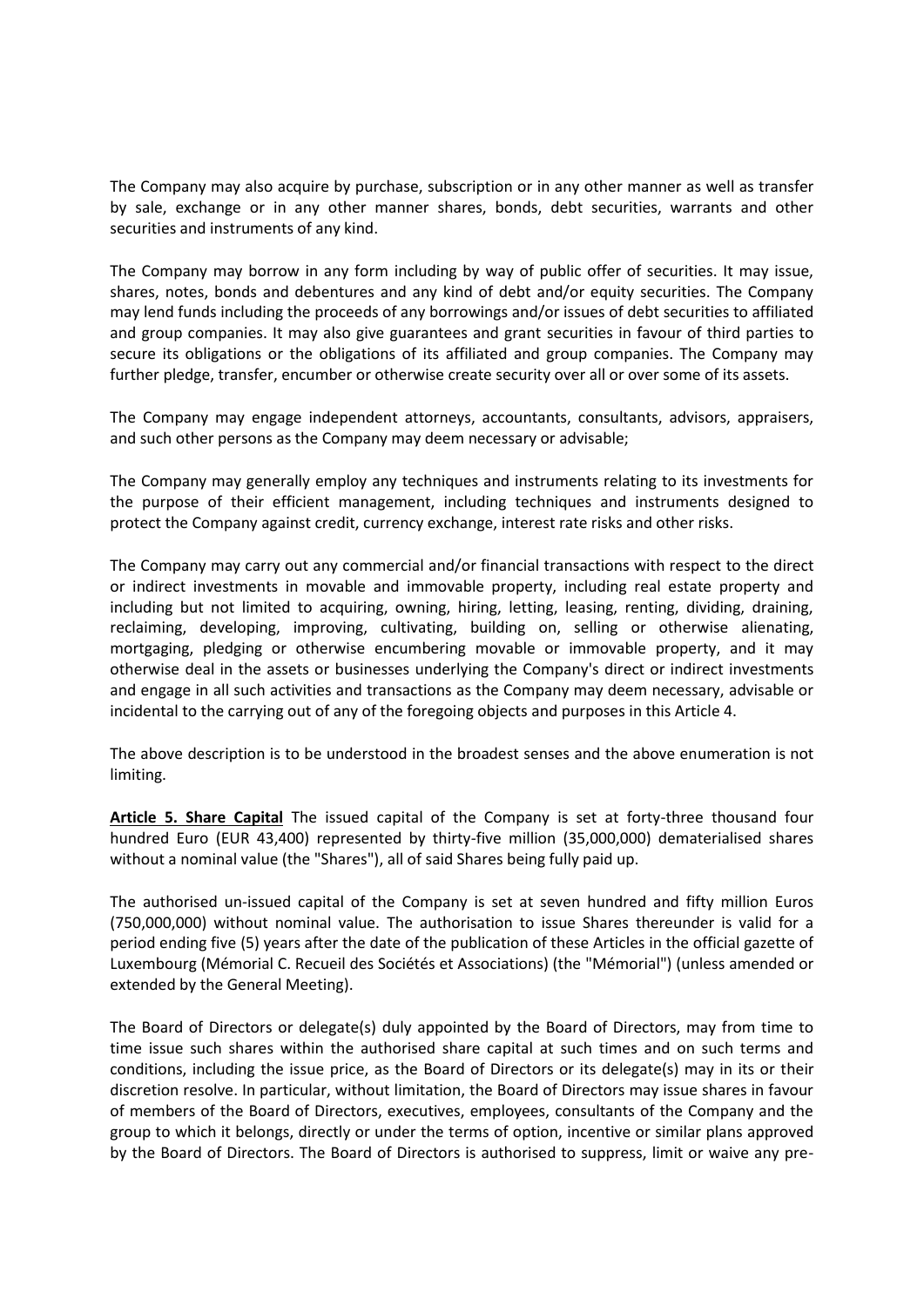emptive subscription rights of shareholders to the extent it deems advisable for any issues of shares within the authorised capital.

In addition, the issued and/or authorised capital of the Company may be increased or reduced one or several times by a resolution of the General Meeting adopted in compliance with the quorum and majority rules set by these Articles of Association or, as the case may be, by law for any amendment of these Articles of Association.

Subject to the provisions of law and these Articles, each shareholder shall have a preferential right of subscription in the event of the issue of new shares in return for contributions in cash. Such preferential right of subscription shall be proportional to the fraction of the capital represented by the shares held by each shareholder.

The preferential subscription right may be limited or cancelled by a resolution of the General Meeting in accordance with applicable law.

The Company may proceed to the repurchase of its own shares within the limits laid down by law.

The Company shall not issue fractional shares. The Board of Directors shall be authorised at its discretion to provide for the payment of cash in lieu of any fraction of a share.

The rights and obligations attached to the shares shall be identical except to the extent otherwise provided by the Articles of Association or by law.

In addition to the issued capital, there may be set up a premium account into which any premium paid on any share is transferred. The amount of the premium account may be used by the Board of Directors to provide for the payment of any Shares which the Company may repurchase from its shareholders, to offset any net realised losses, to make distributions to the shareholders in the form of a dividend or to allocate funds to the legal reserve.

The Company may, without limitation, accept equity or other contributions from existing shareholders without issuing any shares or other securities in consideration for the contribution and may credit the contributions to one or more accounts. Decisions as to the use of such accounts are to be taken by the Board of Directors subject to compliance with these Articles of Association and applicable law. For the avoidance of doubt, any such decision does not need to allocate to the contributor any amount contributed to such accounts.

**Article 6. Shares in dematerialised form** The Shares exist in dematerialised form ("titres dématérialisés") pursuant to Article 42bis of the Law of 10 August 1915 on commercial companies, as amended, and in accordance with the Dematerialisation Law. All future shares to be issued by the Company shall be in dematerialised form. All dematerialised shares will be registered via Lux CSD SA (the "Settlement Organisation").

The dematerialised shares are only represented, and the ownership of such shares is only established by a record in the name of the shareholder in a securities account. The Settlement Organisation may issue or request the Company to issue certificates relating to dematerialised shares for the purpose of international circulation of securities.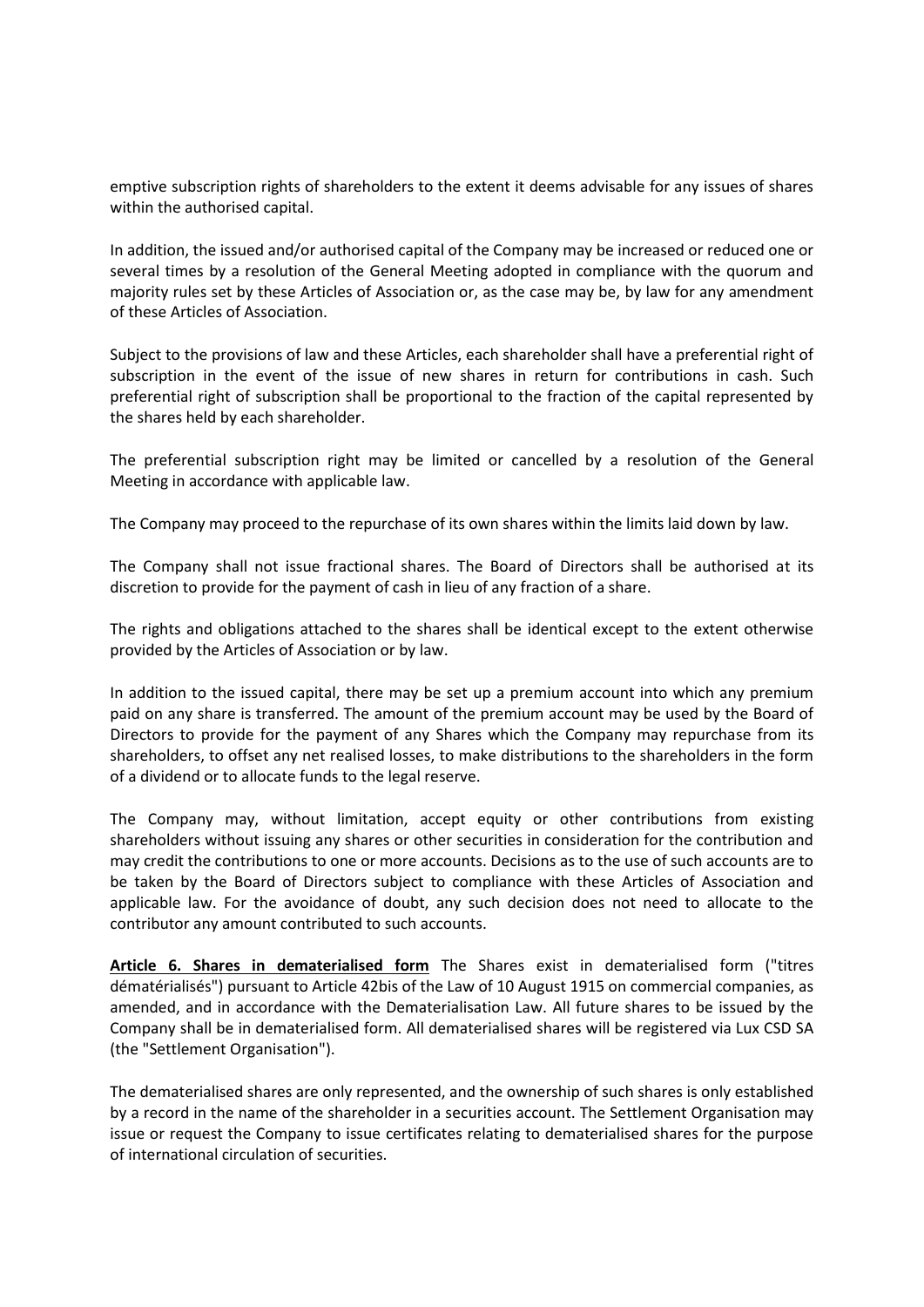The dematerialised shares issued by the Company shall be recorded at all times in the single securities issuance account of the Settlement Organisation, which shall indicate the identification elements of these dematerialised shares, the quantity issued and any subsequent changes.

To allow the account keepers or, where applicable, the foreign account keepers to exercise their associational rights and their rights of action against the Company or third parties, they shall issue certificates to their account holders in exchange for written certification by the latter that they hold the shares concerned for own account or act pursuant to a right granted by the holder of the share rights. Reference shall be made of it on the certificate.

The shares are freely transferable in accordance with the legal requirements for dematerialised shares. The Board of Directors may, however, impose transfer restrictions for Shares that are registered, listed, quoted, dealt in or have been placed in certain jurisdictions in compliance with the requirements applicable therein.

The transfer of a dematerialised share occurs by book entry (virement de compte à compte).

For the purposes of identifying the shareholders, the Company may, at its expense, request from the Settlement Organisation the name or the denomination, nationality, date of birth or date of incorporation and the address of the holders of the shares in its books which immediately confers or may confer in the future voting rights at the Company's general meetings of the shareholders, together with the number of shares held by each of them and, where applicable, the limits the shares may be subject to. The Settlement Organisation shall provide the Company with the identification data in its books on the holders of the securities accounts in its books and the number of shares held by each of them.

The same information on the shareholders for own account shall be gathered by the Company through the account holders, whether from Luxembourg or abroad, who have a securities account with the Settlement Organisation.

The Company may request the persons indicated on the lists given to it to confirm that they hold the shares for own account.

When a person who holds an account with the Settlement Organisation or an account keeper or a foreign account keeper does not communicate the information requested by the Company in accordance with article 17 of the Luxembourg law of 6 April 2013, within two months as from the request or, if he communicated incomplete or erroneous information relating to his quality or the quantity of the shares held by him, the Company may suspend until settlement the voting rights up to the amount of the shares for which the information requested was not received.

The Company will recognise only one holder per share. In case a share is held by more than one person, the persons claiming ownership of the share will be required to name a single proxy to represent the share vis-à-vis the Company. The Company has the right to suspend the exercise of all rights attached to such share until one person has been appointed in this way. The same rule shall apply in the case of a conflict between a pledgor and a pledgee.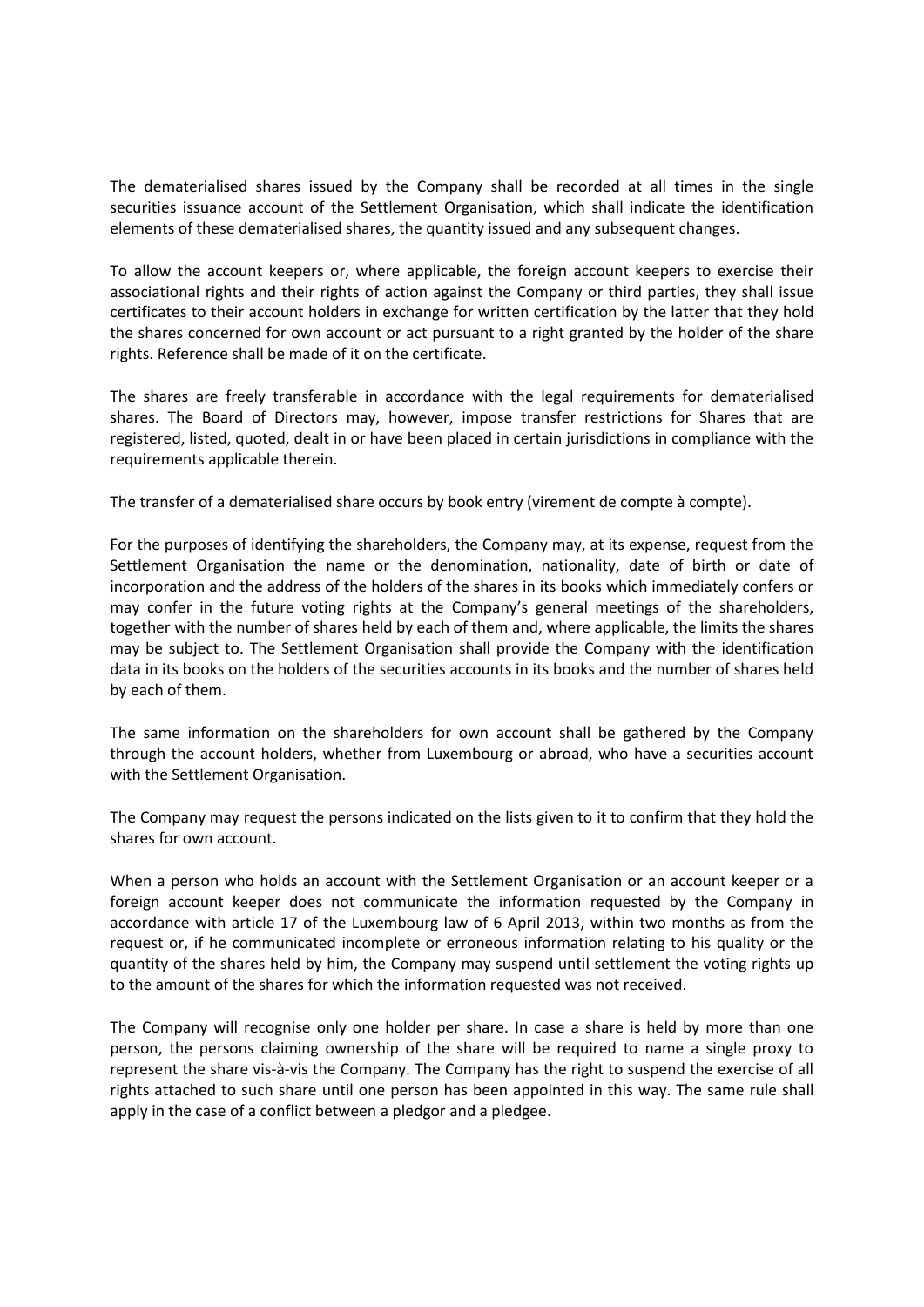The Company shall make payments, by way of dividends or otherwise, in cash, shares or other assets only into the hands of the Settlement Organisation and that payment shall release the Company from any and all obligations for such payment.

**Article 7. Voting rights** Each share shall be entitled to one vote at all General Meetings subject to the provisions of applicable law.

**Article 8. Board of Directors** The Board of Directors of the Company shall be composed of at least one member as long as there is only one shareholder of the Company and if there is more than one shareholder, the Board of Directors shall be composed of at least three members. The Board of Directors shall be appointed by the General Meeting which determines the number, the duration of their mandate and the remuneration of the members of the Board of Directors.

The members are appointed for a duration which may not exceed six years. They can be removed at any time without justification by the General Meeting by a simple majority vote, irrespective of the number of shares present at such General Meeting.

In the event of a vacancy in the office of a member of the Board of Directors because of death, retirement, resignation, dismissal, removal or otherwise, the remaining members of the Board of Directors may fill such vacancy and appoint a successor to act until the next meeting of the General Meeting at which such appointment shall be confirmed by the General Meeting or at which the General Meeting may appoint another member of the Board of Directors.

The Board of Directors shall elect from among its ranks a chairman of the Board of Directors (the "Chairman of the Board of Directors") and, if the Board of Directors is composed of more than one member, an executive vice-chairman (the "Executive Vice-Chairman") and one or more deputy chairmen.

The Chairman of the Board of Directors shall preside at meetings of the Board of Directors. In his absence, the Executive Vice-Chairman or one of the deputy chairmen of the Board of Directors shall take his place.

The Board of Directors convenes whenever required by the Company's affairs. The meetings shall be called by the Chairman of the Board of Directors or, in his absence, by the Executive Vice-Chairman or one of the deputy chairmen of the Board of Directors. Furthermore, the Board of Directors shall be convened if so requested by any member of the Board of Directors.

The meetings of the Board of Directors shall be held in Luxembourg at the location and the time indicated in the convening notice unless the meetings need to be held abroad for exceptional reasons.

Except in an instance of urgency or for regularly scheduled meetings, the meetings of the Board of Directors shall be announced in writing at least five (5) days in advance. A convening notice may be dispensed with if all members of the Board of Directors consent.

The meetings of the Board of Directors and its committees may be held by using means of telecommunication (e.g. video or telephone conference) which are continuously on-line, enable the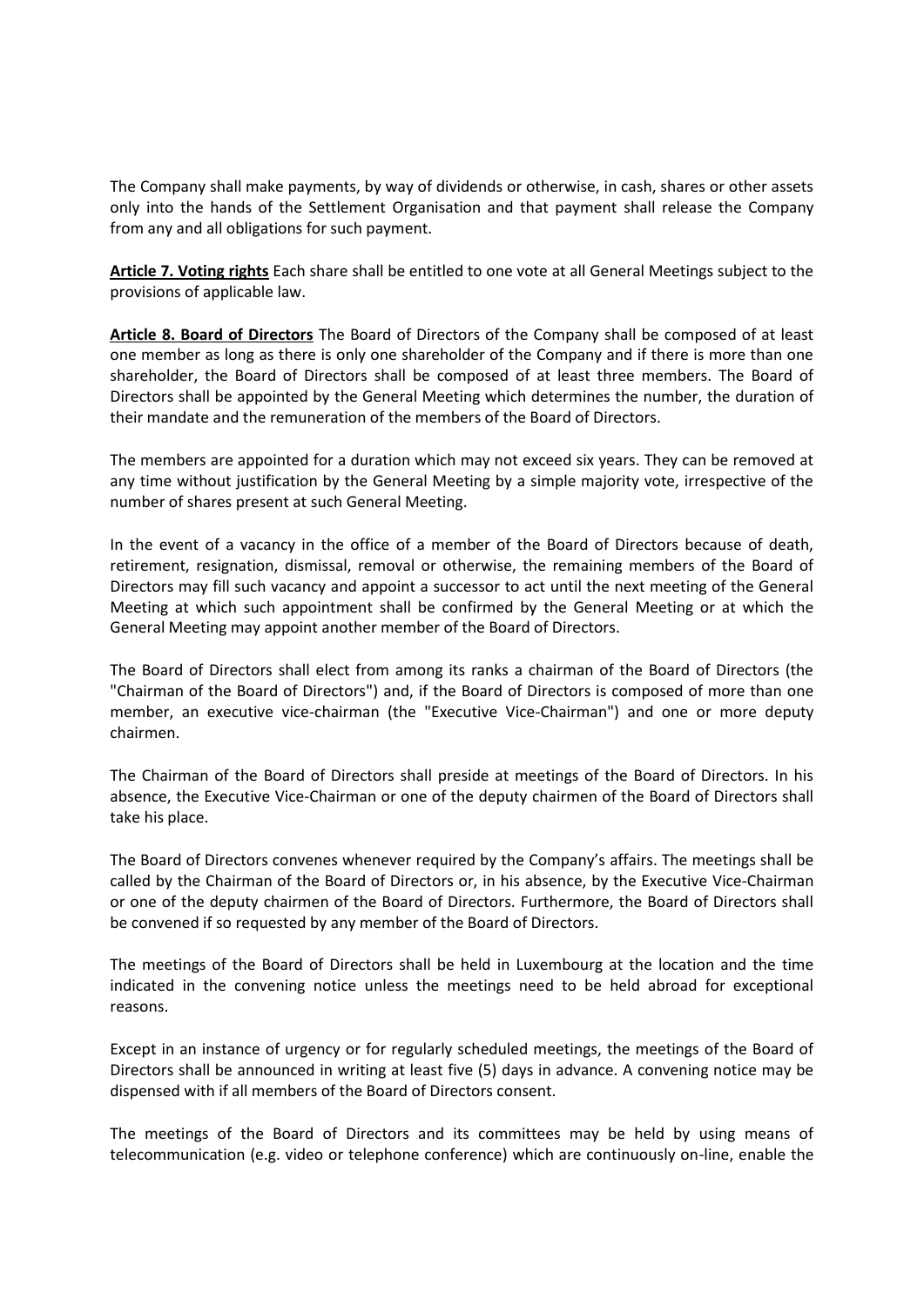identification of the members taking part in the meeting and enable all persons taking part to communicate.

Each member of the Board of Directors may mandate another member of the Board of Directors in writing to represent him. Each member may represent one or more of his colleagues.

The validity of deliberations made or resolutions passed by the Board of Directors is subject to a majority of the members of the Board of Directors being present or represented.

The resolutions of the Board of Directors are passed by simple majority of the members of the Board of Directors that are present or represented at the meeting.

Resolutions by the Board of Directors can also be adopted in the form of circular resolutions with identical contents which are signed by all of the members of the Board of Directors on one single copy or in counterparts.

The resolutions passed by the Board of Directors shall be recorded in minutes to be signed by at least two members of the Board of Directors present at the respective meeting (or by the member of the Board of Directors if there is only one member of the Board of Directors). Minutes signed separately by members of the Board of Directors shall establish valid and binding minutes when combined into one document.

Copies or extracts of minutes to be submitted in court or elsewhere are to be signed by the Chairman of the Board of Directors or two of its members (or by the member of the Board of Directors if there is only one member of the Board of Directors).

The management of the Company is incumbent on the Board of Directors; for this, it has the most extensive powers. Its competence extends to all legal acts which are not, expressly by law or these Articles of Association, the prerogative of the General Meeting. The Board of Directors may, in particular, purchase real estate directly or through intervening companies, issue bonds and other debt obligations, provide mortgages or other security, reduce or forgive debts and conclude settlements on behalf of the Company.

The Board of Directors may delegate the daily management to one or more members of the Board of Directors or third persons who need not be shareholders and will be called daily manager(s) (the "Daily Manager"). The Board of Directors may revoke such delegation of any one or more Daily Managers at any time.

The Board of Directors may adopt internal rules in relation to the Company's management and change such internal rules from time to time.

The Board of Directors may, from among its ranks and/or external persons, constitute committees whose functions and powers are stipulated in rules of procedure for the respective committee. To the extent permitted by law, decision making powers of the Board of Directors may be transferred to such committees.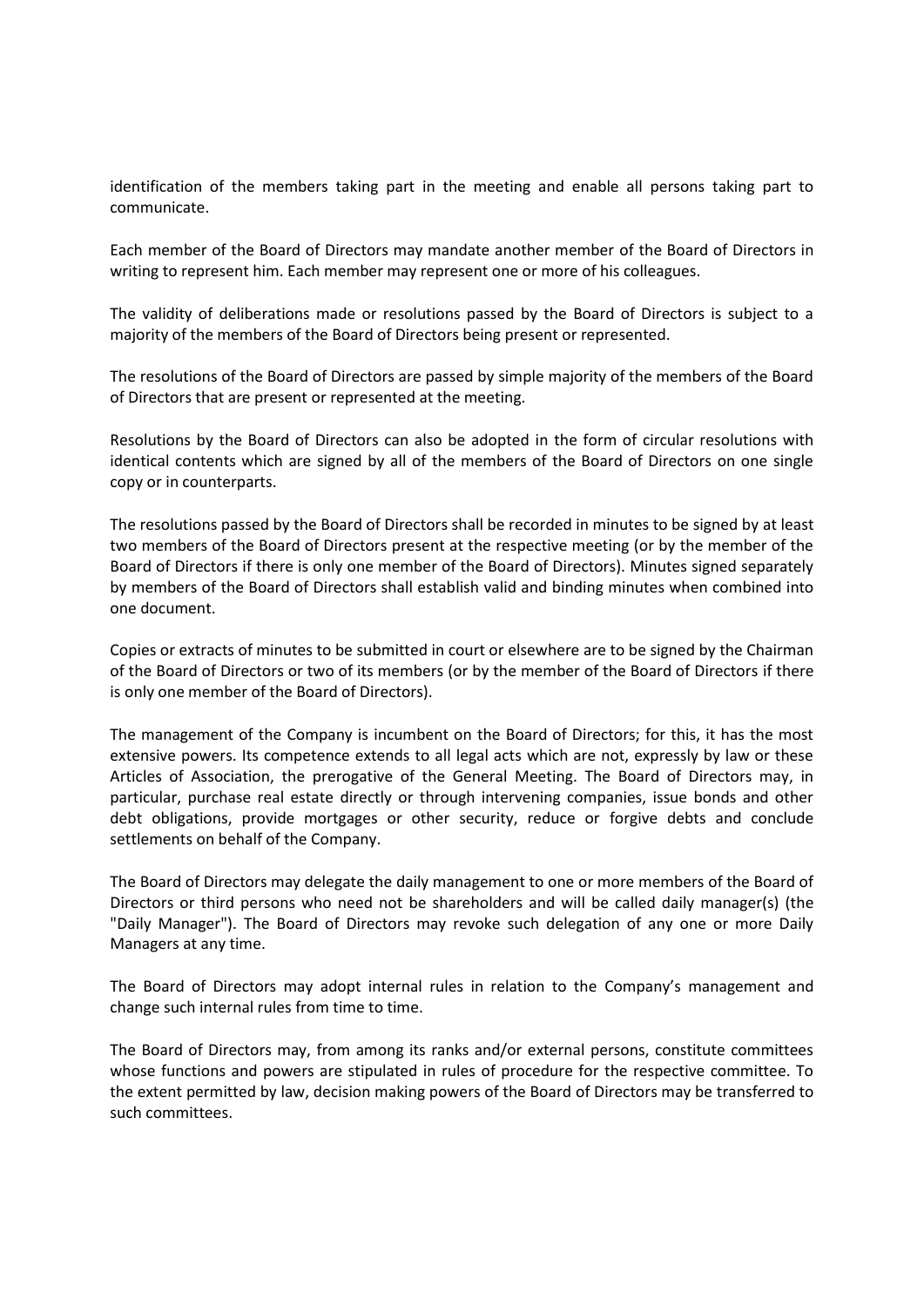**Article 9. Binding Signature** The Company shall be bound by (i) the joint signatures of two members of the Board of Directors of which one signatory needs to be the chief financial officer (or by the signature of any two members if there is no chief financial officer in position or by the signature of a single member of the Board of Directors if there is only one member of the Board of Directors), andor (ii) by the sole or joint signature(s) of any person or persons to whom such signatory power shall have been delegated by the Board of Directors.

**Article 10. Conflicts of Interest** No member of the Board of Directors shall, solely as a result of being a member of the Board of Directors, be prevented from contracting with the Company, either with regard to his tenure of any office or business or as vendor, purchaser or in any other manner whatsoever, nor shall any contract or other transaction between the Company and any other corporation or entity or in which any member of the Board of Directors is in any way interested be affected or invalidated by the fact that any one or more of the members of the Board of Directors or officers of the Company is or are interested in such contract or transaction or is or are a member of the board of directors, officer or employee of such other corporation or entity. Any member of the Board of Directors or officer of the Company who serves as a member of the board of directors, officer or employee of any corporation or entity with which the Company shall contract or otherwise engage in business shall not solely by reason of such affiliation with such other corporation or entity be prevented from considering and voting or acting upon any matters with respect to such contract or other business.

No member of the Board of Directors who is so interested shall be liable to account to the Company or the shareholders for any remuneration, profit or other benefit realised by him by reason of the member of the Board of Directors holding that office or of the fiduciary relationship thereby established.

In the event that any member of the Board of Directors of the Company shall have any conflicting interest ("intérêt opposé à celui de la société") within the meaning of article 60bis-18 of the law of 10 August 1915, as amended, on commercial companies in any transaction involving the Company, such member of the Board of Directors shall make known to the Board of Directors such conflicting interest and shall not consider or vote on such transaction, and such transaction and such member's interest therein shall be recorded and reported to the next succeeding General Meeting. These provisions do not apply if the decisions to be taken by the Board of Directors concern routine business operations that are to be concluded under arm's length conditions.

## **Article 11. Indemnification of Members of the Board of Directors and Officers of the Company** Subject to the exceptions and limitations listed below:

1. Every person who is, or has been, a member of the Board of Directors or officer of the Company shall be indemnified by the Company to the fullest extent permitted by law against liability and against all expenses reasonably incurred or paid by him in connection with any claim, action, suit or proceeding with which he becomes involved in as a party or otherwise by virtue of him being or having been a member of the Board of Directors or officer and against amounts paid or incurred by him in the settlement thereof.

2. The words "claim", "action", "suit" or "proceeding" shall apply to all claims, actions, suits or proceedings (civil, criminal or otherwise including appeals) actual or threatened and the words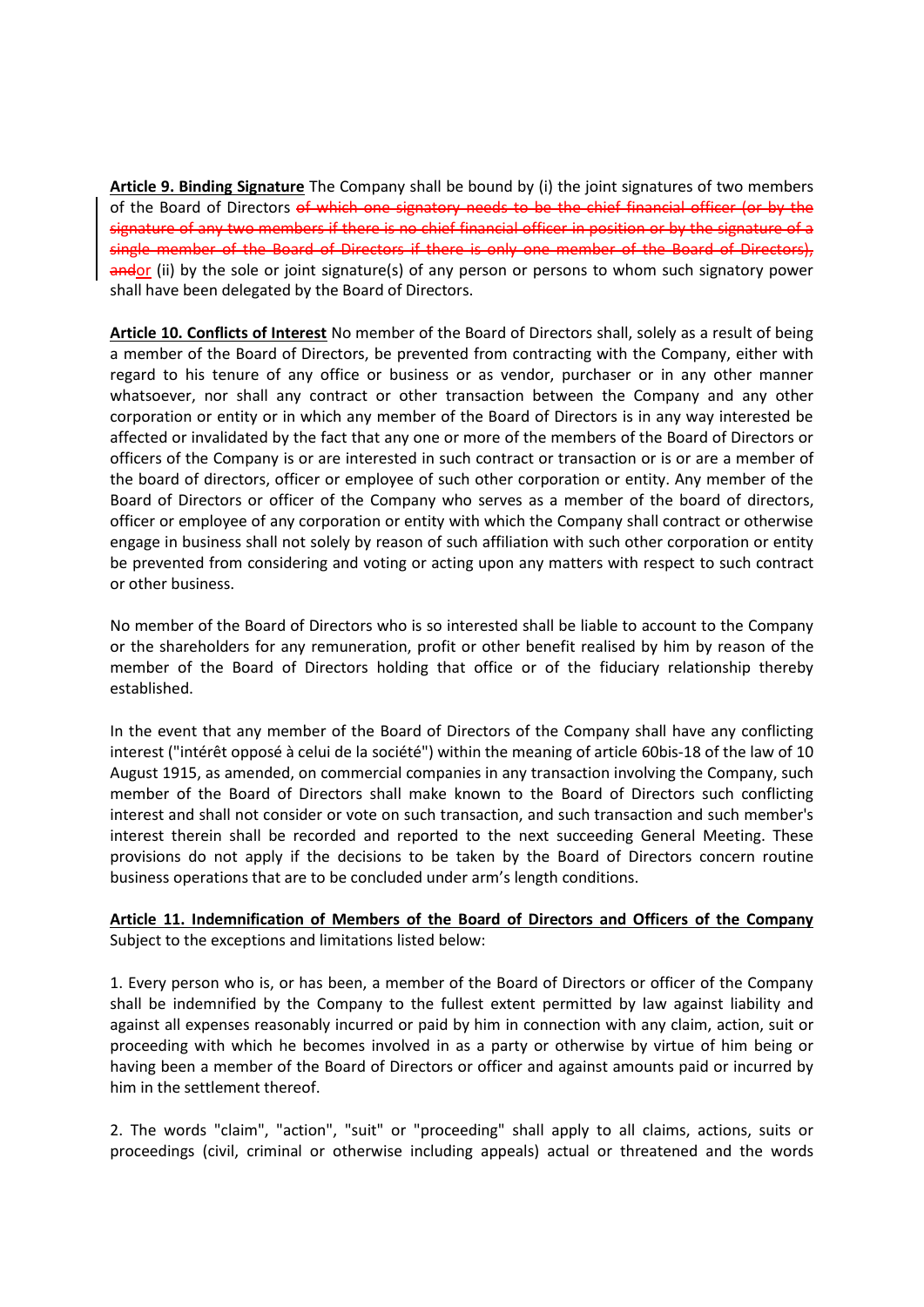"liability" and "expenses" shall include without limitation attorneys' fees, costs, judgements, amounts paid in settlement and other liabilities.

No indemnification shall be provided to any member of the Board of Directors or officer against any liability to the Company or its shareholders by reason of wilful misfeasance, bad faith, gross negligence or reckless disregard of the duties involved in the conduct of his office or in the event of a settlement, unless the settlement has been approved by a court of competent jurisdiction, by the General Meeting or by the Board of Directors. No indemnification will be provided for defending criminal proceedings in which that member of the Board of Directors or officer of the Company is convicted of an offence.

The right of indemnification herein provided shall be severable, shall not affect any other rights to which any member of the Board of Directors or officer may now or hereafter be entitled, shall continue as to a person who has ceased to be such member of the Board of Directors or officer and shall inure to the benefit of the heirs, executors and administrators of such a person. Nothing contained herein shall affect any rights to indemnification to which corporate personnel, including members of the Board of Directors and officers, may be entitled by contract or otherwise under law.

Expenses in connection with the preparation and representation of a defence of any claim, action, suit or proceeding of the character described in this Article shall be advanced by the Company prior to final disposition thereof upon receipt of any undertaking by or on behalf of the officer or member of the Board of Directors to repay such amount if it is ultimately determined that he or she is not entitled to indemnification under this Article.

**Article 12. General Meetings** Any duly constituted General Meeting shall represent all the shareholders of the Company. It shall have the widest powers to order, implement or ratify all acts connected with the Company's operations that are not conferred on the Board of Directors.

General meetings of the shareholders (other than the annual general meeting of the shareholders) may be called as often as the interest of the Company requires and be held at the Company's registered office in Luxembourg or any other place in the Grand Duchy of Luxembourg as may be specified in the respective convening notice of the meeting.

The Board is obliged to call a general meeting of the shareholders when a group of shareholders representing at least one-tenth of the issued and outstanding shares requests the convening of a general meeting of the shareholders in writing, indicating the agenda of the proposed meeting.

The convening notice is to be published at least thirty days before the day of the meeting in the Mémorial, and a Luxembourg newspaper and in media which may reasonably be relied upon for the effective dissemination of information to the public throughout the European Economic Area, and which is accessible rapidly and on a nondiscriminatory basis. If a general meeting of the shareholders is adjourned for lack of quorum, provided that the convening requirements have been complied with and no new item has been added to the agenda, the thirty (30) day period is reduced to a seventeen (17) day period. The convening notices are communicated, in the time-frame stated in the preceding paragraphs, to directors and the approved statutory auditor (réviseur d'entreprises agréés). Such communication must be by mail unless the addressees have individually, expressly and in writing,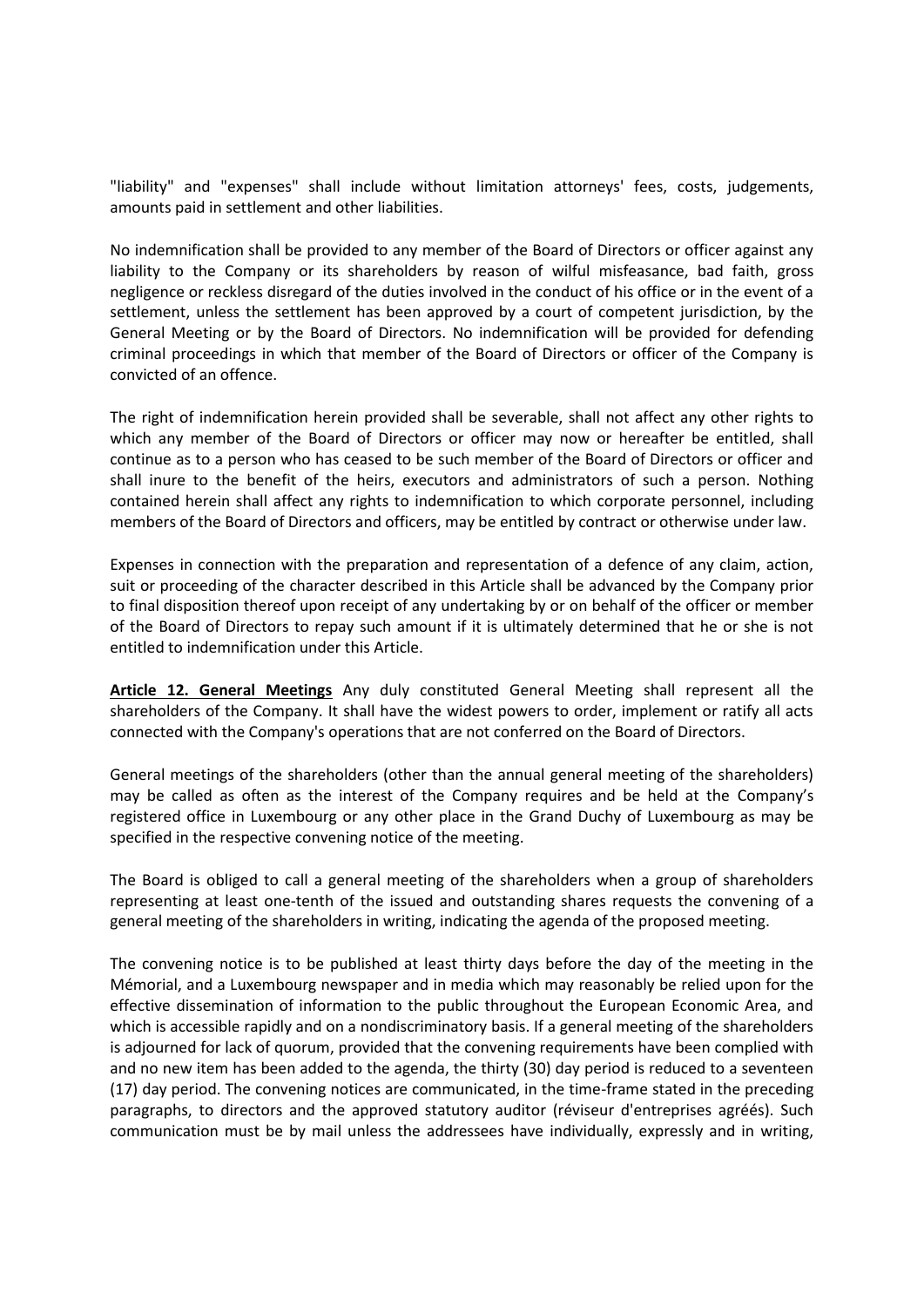accepted to receive the convening notice by another means of communication, the performance of this formality not needing to be justified.

The convening notice must, inter alia, contain the precise date and location of the general meeting of the shareholders and the proposed agenda. It must also set out the conditions for attendance and representation at the meeting.

The record date for General Meetings shall be the  $14<sup>th</sup>$  day at midnight (24:00 hours) (Luxembourg time) before the date of the General Meeting (the "Record Date"). The holders of dematerialised shares are entitled to attend the general meetings and exercise their rights only if they hold the dematerialised shares at the latest at the Record Date. Shareholders shall notify the Company of their intention to participate in the General Meeting in writing by post or electronic means no later than the Record Date, indicated in the convening notice.

Amongst others, the convening notice and the documents required to be submitted to the shareholders in connection with a General Meeting shall be posted on the Company's corporate website from the date of the first publication of the General Meeting convening notice in accordance with Luxembourg law. Shareholders may upon request obtain a copy of the full, unabridged texts of the documents to be submitted to the general meeting of the shareholders by electronic means or at the registered office of the Company.

Shareholders holding individually or collectively at least 5% of the issued share capital of the Company (a) have the right to put items on the agenda of the General Meeting and (b) have the right to table draft resolutions for items included or to be included on the agenda of the General Meeting. Those rights shall be exercised by a request in writing which shall be submitted to the Company by postal services or electronic means. The request must be accompanied by a justification or a draft resolution to be adopted in the General Meeting and shall include the electronic or mailing address at which the Company can acknowledge receipt of the request. Any such request from shareholders must be received by the Company not later than on the 22<sup>nd</sup> day prior to the date of the general meeting of the shareholders. General Meetings of shareholders shall be chaired by the Chairman of the Board of Directors or by the Executive Vice-Chairman. In the absence of the Chairman of the Board of Directors and the Executive Vice-Chairman, the General Meeting shall be presided over by the most senior member of the Board of Directors present.

Each shareholder may have himself represented at any General Meeting by giving a proxy in writing and notifying such appointment by post or by electronic means to the postal or electronic address indicated in the convening notice.

When organising a General Meeting, it may be decided to set up arrangements allowing shareholders to participate by electronic means by way, inter alia, of the following forms of participation: (i) real time transmission of the General Meeting; (ii) real time two-way communication enabling shareholders to address the General Meeting from a remote location; or (iii) a mechanism for casting votes, whether before or during the General Meeting, without the need to appoint a proxyholder physically present at the meeting.

It could also be decided that shareholders may vote from a remote location by correspondence, by means of a form provided by the Company including the following information: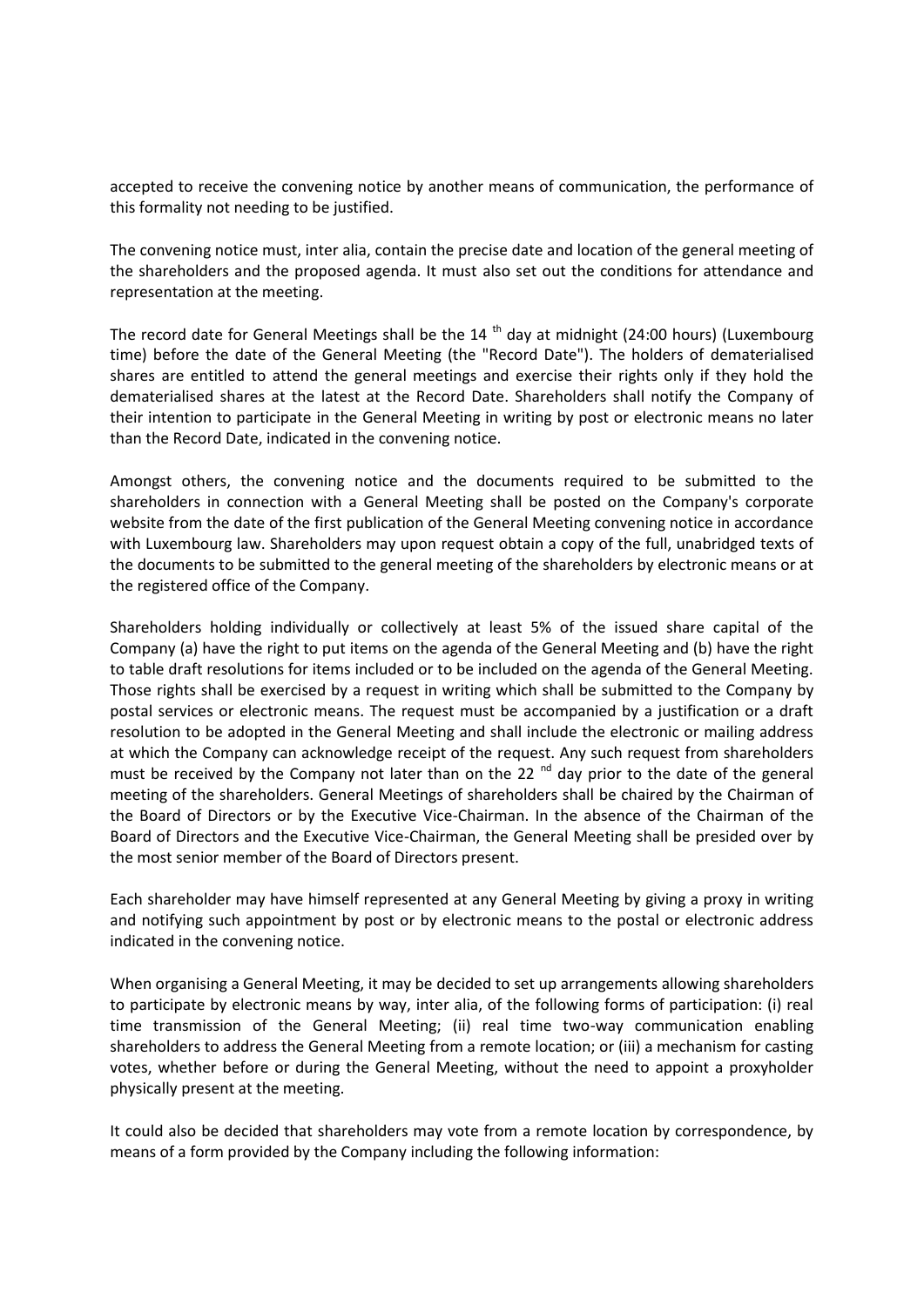- the name, address and any other pertinent information concerning the shareholder,

- the number of votes the shareholder wishes to cast, the direction of his or her vote, or his or her abstention,

- the form of the shares held,

- the agenda of the meeting including the draft resolutions,

- at the discretion of the Company, the option to vote by proxy for any new resolution or any modification of the resolutions that may be proposed during the meeting or announced by the Company after the shareholder's submission of the form provided by the Company,

- the period within which the form must be received by or on behalf of the Company, and

- the signature of the shareholder.

Once the voting forms are submitted to the Company, they can neither be retrieved nor cancelled, except that in case a shareholder has included a proxy to vote in the circumstances envisaged above, the shareholder may cancel such proxy or give new voting instructions with regard to the relevant items by written notice as described in the convening notice, before the date specified in the voting form.

Any shareholder who participates in a General Meeting of the Company by the foregoing means shall be deemed to be present, shall be counted when determining a quorum and shall be entitled to vote on all agenda items of the General Meeting.

The Company may adopt any regulations and rules concerning the participation of shareholders at General Meetings in accordance with Luxembourg law including with respect to ensuring the identification of shareholders and proxyholders and the safety of electronic communications.

In the event that all the shareholders are present or represented at a General Meeting and declare that they have been informed of the agenda of the General Meeting, the General Meeting may be held without prior notice of meeting.

**Article 13. Annual General Meeting of Shareholders** The Annual General Meeting of Shareholders shall be held in accordance with Luxembourg law at the Company's registered office or at any other place in the Grand-Duchy of Luxembourg indicated in the convening notice on the third Thursdayfirst Tuesday in MarchMay of each year at 2 p.m.. If such day is a legal holiday in Luxembourg, the Annual General Meeting shall be held on the next following business day.

Following the approval of the annual accounts and consolidated accounts, the General Meeting shall decide by special vote on the discharge of the liability of the members of the Board of Directors. General meetings of shareholders other than the Annual General Meeting may be held on the dates, at the time and at the place indicated in the notice of meeting.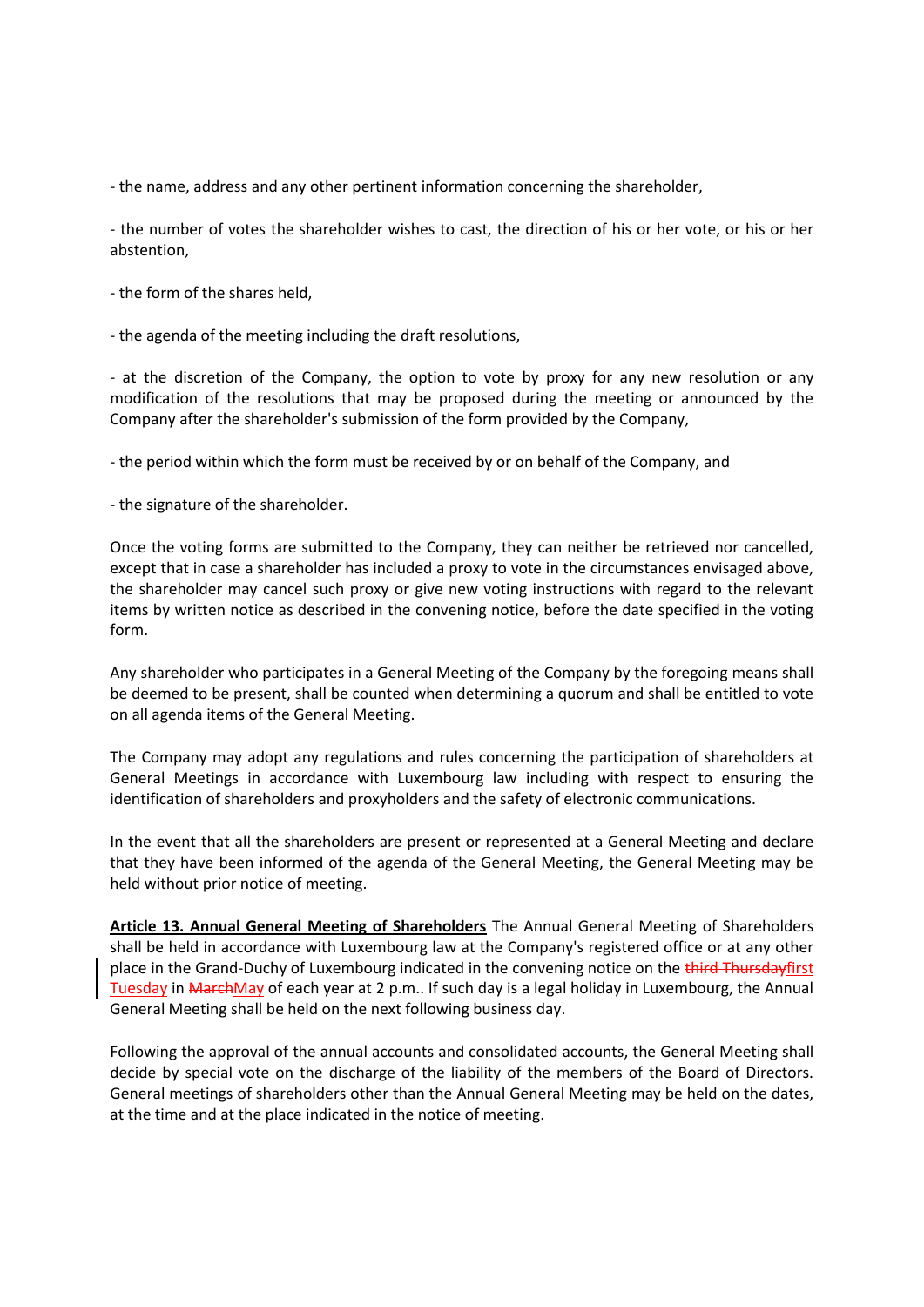**Article 14. Majority and quorum at the General Meeting** At any General Meeting, other than an extraordinary General Meeting convened for the purpose of amending the Company's Articles of Association or voting on resolutions whose adoption is subject to the quorum and majority requirements for amendment of the Articles of Association, no quorum is required and resolutions shall be adopted, irrespective of the number of shares represented, by a simple majority of votes cast.

At any extraordinary General Meeting for the purpose of amending the Company's Articles of Association or voting on resolutions whose adoption is subject to the quorum and majority requirements for amendment of the Articles of Association, the quorum shall be at least one half of all the shares issued and outstanding. If the said quorum is not present, a second meeting may be convened at which there shall be no quorum requirement. In order for the proposed resolutions to be adopted at a meeting, and save as otherwise provided by law, a two thirds (2/3) majority of the votes of the Shareholders present or represented is required at any such General Meeting without counting the abstentions.

**Article 15. Audit** The audit of the Company's affairs will be carried out by an approved statutory auditor (réviseur d'entreprises agréé). The auditor is appointed by the General Meeting. Any auditor so appointed may be removed with or without cause.

Article 16. Accounting year The accounting year of the Company shall begin on January 1<sup>st</sup> of each year and shall end on December 31 of the same year.

**Article 17. Distributions** From the annual net profits of the Company, five per cent (5%) shall be allocated to the reserve required by law. This allocation shall cease to be required as soon and as long as such reserve amounts to ten per cent (10%) of the issued share capital of the Company.

The General Meeting, upon recommendation of the Board of Directors, will determine how the remainder of the annual net profits will be disposed of, including by way of stock dividend.

Interim dividends may be declared and paid in any currency (including by way of staggered payments) by the Board of Directors subject to observing the terms and conditions provided by law either by way of a cash dividend or by way of a dividend in kind.

**Article 18. Dissolution of the Company** In the event of the dissolution of the Company for whatever reason, the liquidation will be performed by liquidators appointed by the General Meeting who will be endowed with the powers provided by articles 144 et seq. of the Luxembourg Company Law of the tenth of August, nineteen hundred and fifteen.

Once all debts, charges and liquidation expenses have been met, any resulting balance shall be paid to the shareholders of the Company.

**Article 19. Governing law** All matters not governed by these Articles shall be determined in accordance with the laws in force in the Grand Duchy of Luxembourg, in particular the law of 10 August 1915 on commercial companies, as amended from time to time, and, to the extent applicable, the law of 24 May 2011 on the exercise of certain rights of shareholders at general meetings of listed companies, as amended from time to time.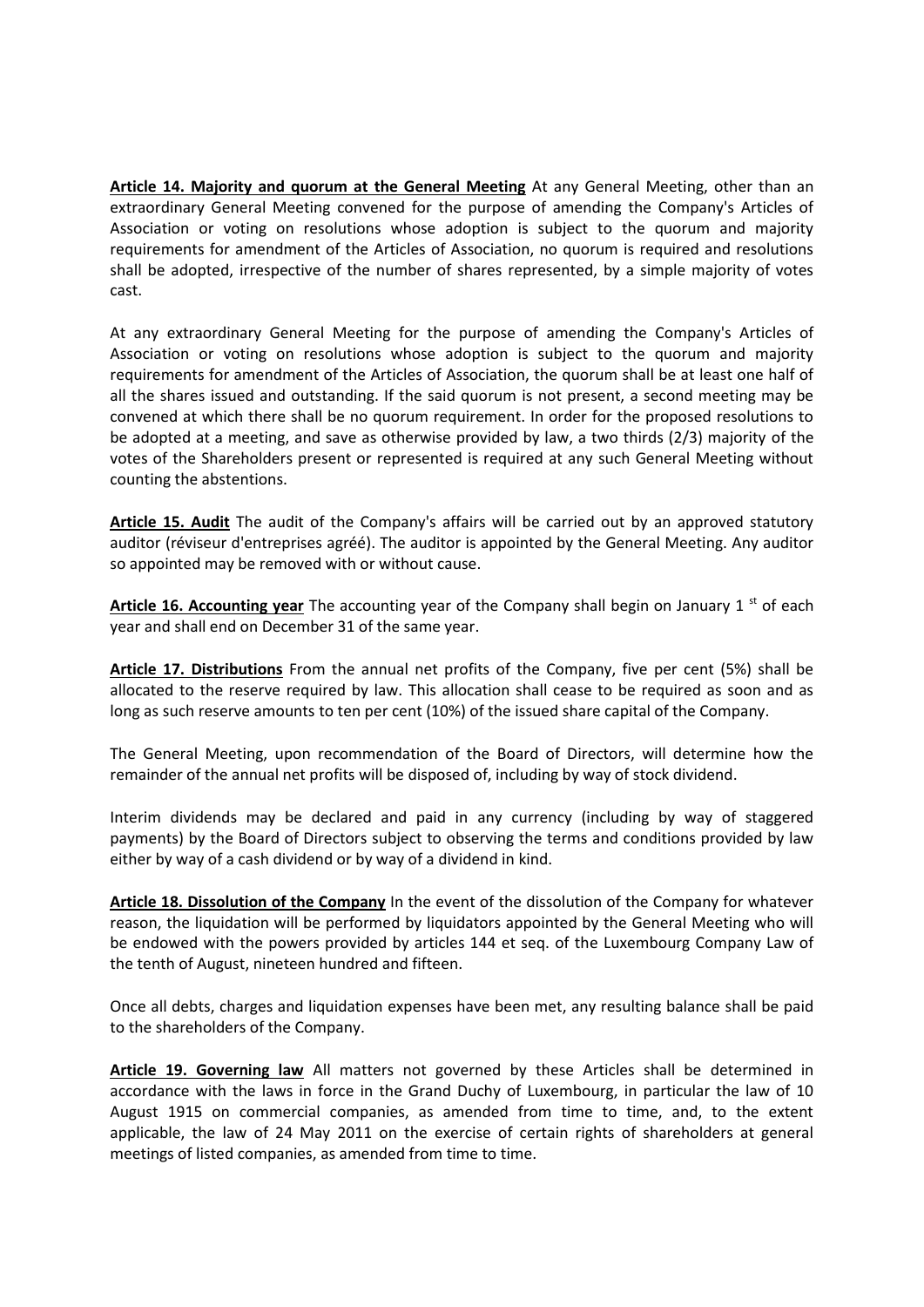## **FOLGT DIE DEUTSCHE ÜBERSETZUNG DES VORHERSTEHENDEN TEXTES:**

**Artikel 1. Rechtsform, Name** Zwischen den heute anwesenden und allen Personen, die in der Zukunft Eigentümer der erwähnten Aktien werden, besteht eine luxemburgische *société anonyme* mit dem Namen ADO Properties S.A. (die "Gesellschaft"), die dem luxemburgischen Recht und der vorliegenden Satzung (die "Satzung") unterliegt.

**Artikel 2. Dauer** Die Dauer der Gesellschaft ist unbefristet.

**Artikel 3. Gesellschaftssitz** Die Gesellschaft hat ihren Sitz in der Stadt Luxemburg im Großherzogtum Luxemburg.

Der Vorstand kann auch Niederlassungen, Verwaltungszentren, Zweigstellen und Tochtergesellschaften an jedem Ort, den er für geeignet hält, ob innerhalb oder außerhalb des Großherzogtums Luxemburg, errichten. Unbeschadet der allgemeinen gesetzlichen Vorschriften zur Kündigung von Verträgen im Fall, dass der Gesellschaftssitz durch einen Vertrag mit Dritten festgelegt wurde, kann der Gesellschaftssitz durch Beschluss des Vorstands an jeden anderen Ort innerhalb der Stadt Luxemburg verlegt werden; der Gesellschaftssitz kann durch einen Beschluss der Hauptversammlung der Aktionäre der Gesellschaft (die "Hauptversammlung") an jeden anderen Ort innerhalb des Großherzogtums Luxemburg verlegt werden.

Wenn der Vorstand beschließt, dass politische, wirtschaftliche oder soziale Entwicklungen oder Ereignisse außergewöhnlicher Art eingetreten sind, eintreten können oder unmittelbar bevorstehen, die die üblichen Arbeitsbedingungen am Gesellschaftssitz oder die leichte Kommunikation mit Orten im Ausland beeinflussen können, kann vorübergehend erklärt werden, dass der Gesellschaftssitz ins Ausland verlegt wird, bis die Umstände sich wieder vollkommen normalisiert haben. Eine solche Verlegung des Gesellschaftssitzes hat keine Auswirkung auf die Nationalität der Gesellschaft, die trotz der Sitzverlegung weiterhin eine luxemburgische Gesellschaft sein wird.

**Artikel 4. Gegenstand, Zweck** Der Gesellschaftszweck besteht in der langfristigen Wertschaffung durch Investitionen in und der Entwicklung von Grundstücken und Immobilien sowie im Kauf, der Vermietung und Veräußerung derartiger Immobilien. Sie kann auch die Immobilienverwaltung für eigenen Zwecke und jede sonstige Tätigkeit in der Immobilienbranche ausüben.

Die Gesellschaft kann diesen Gesellschaftszweck entweder direkt oder durch die Gründung von Gesellschaften, die Übernahme, Beteiligung oder den Erwerb von Beteiligungen an Gesellschaften oder Partnerschaften, die Mitgliedschaft in Verbänden, Konsortien und Joint- Ventures realisieren.

Die Gesellschaft kann durch Kauf, Zeichnung oder auf sonstige Weise sowie durch Übertragung durch Kauf, Tausch oder auf sonstige Weise Aktien, Anleihen, Schuldverschreibungen, Bezugsrechte und sonstige Wertpapiere und Instrumente jeglicher Art erwerben.

Die Gesellschaft kann Darlehen in jeglicher Form aufnehmen, einschließlich durch ein öffentliches Angebot von Wertpapieren. Sie kann Aktien, Wechsel, Anleihen und Schuldverschreibungen und jegliche Art von Schuld- und/oder Eigenkapitaltitel ausgeben. Die Gesellschaft kann Finanzmittel einschließlich der Erträge aus etwaigen Darlehen und/oder der Ausstellung von Schuldtiteln an verbundene Unternehmen und Konzerngesellschaften verleihen. Sie kann auch Bürgschaften und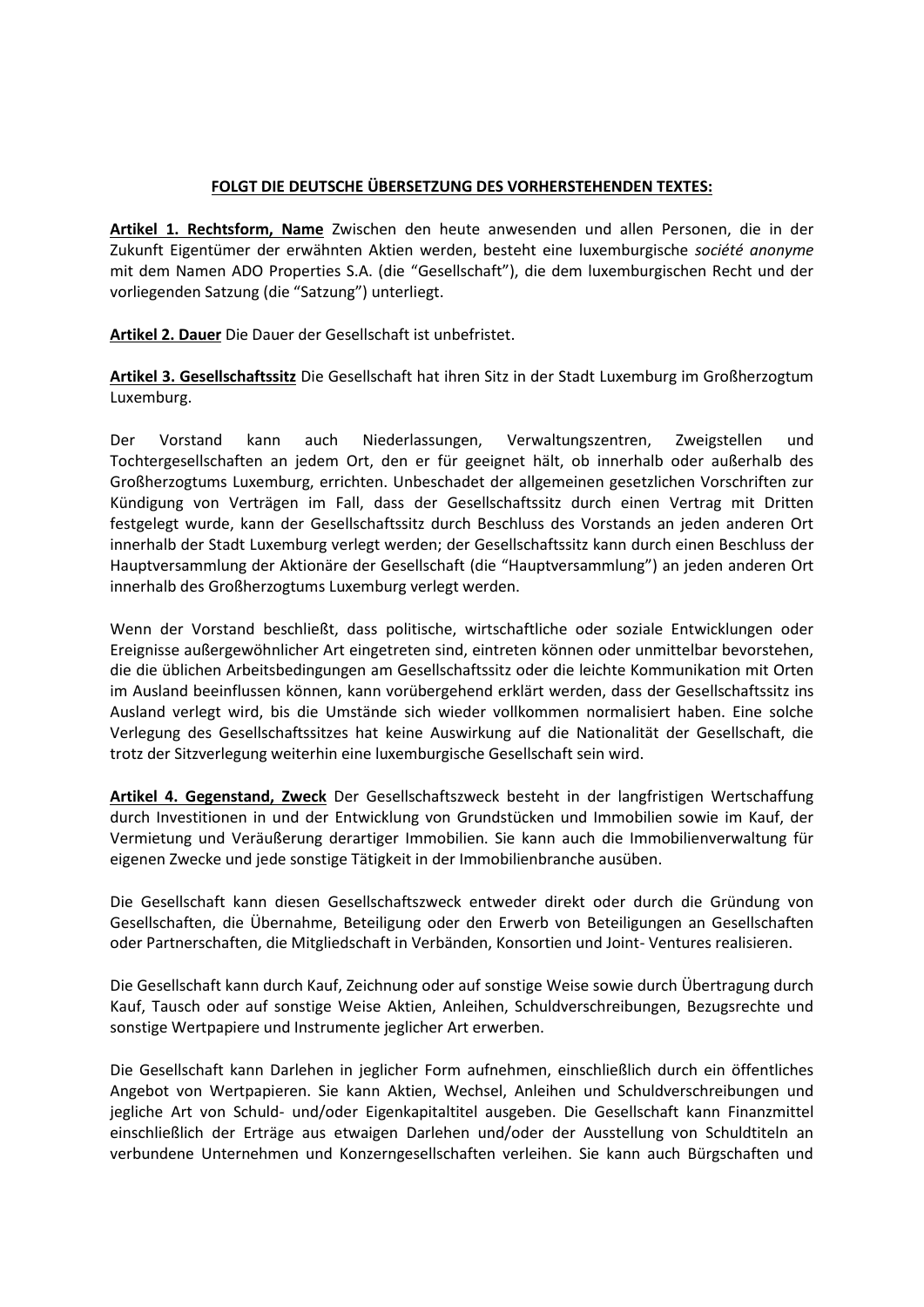Sicherheiten zugunsten Dritter zur Sicherung ihrer Verpflichtungen oder die Verpflichtungen von mit ihr verbundenen Unternehmen oder Konzerngesellschaften stellen. Die Gesellschaft kann außerdem alle oder einen Teil ihrer Vermögenswerte verpfänden, übertragen, belasten oder auf sonstige Weise als Sicherheit zur Verfügung stellen.

Die Gesellschaft kann unabhängige Rechtsanwälte, Steuerberater, Berater, Gutachter und andere Personen beauftragen, soweit die Gesellschaft dies für notwendig oder zweckdienlich hält;

Die Gesellschaft kann im Allgemeinen alle Techniken und Instrumente in Bezug auf ihre Investitionen zum Zweck ihrer effizienten Verwaltung anwenden, insbesondere Techniken und Instrumente, die dazu dienen, die Gesellschaft vor Kredit-, Kurs-, Zins- und sonstigen Risiken zu schützen.

Die Gesellschaft kann alle kommerziellen und/oder finanziellen Transaktionen hinsichtlich der direkten und indirekten Investition in bewegliches und unbewegliches Vermögen, insbesondere Immobilienvermögen, ausführen, unter anderem kann sie bewegliches oder unbewegliches Vermögen erwerben, besitzen, mieten, vermieten, verpachten, pachten, teilen, entwässern, aufwerten, entwickeln, verbessern, darauf anbauen, es bebauen, verkaufen oder auf sonstige Weise veräußern, es mit einer Hypothek belasten, verpfänden oder auf sonstige Weise belasten, und sie kann auf sonstige Weise mit den Vermögenswerten oder Betrieben, die den direkten oder indirekten Investitionen der Gesellschaft zugrunde liegen, handeln und alle Tätigkeiten und Transaktionen durchführen, die die Gesellschaft für notwendig, ratsam oder zweckdienlich hält zur Erreichung der vorstehenden Gegenstände und Ziele in diesem Artikel 4.

Die obige Beschreibung ist im weitesten Sinn auszulegen und die obige Aufzählung ist nicht erschöpfend.

**Artikel 5. Aktienkapital** Das gezeichnete Kapital der Gesellschaft beträgt dreiundvierzigtausendvierhundert EURO (EUR 43,400) und ist aufgeteilt in fünfunddreissig Milionen (35,000,000) dematerialisierte Aktien ohne Nennwert (die "Aktien"), die alle vollständig eingezahlt sind.

Das genehmigte, nicht ausgegebene Kapital der Gesellschaft beträgt siebenhundertfünzig Millionen Euro (EUR 750.000.000) ohne Nennwert. Die Bewilligung zur Ausgabe von Aktien gemäß dieser Satzung gilt für eine Frist von fünf (5) Jahren ab dem Datum der Veröffentlichung dieser Satzung im Amtsblatt von Luxembourg (Mémorial C. Recueil des Sociétés et Associations) (das "Mémorial") (sofern die Frist nicht von der Hauptversammlung geändert oder verlängert wird).

Der Vorstand oder (ein) vom Vorstand ordnungsgemäß bestellte(r) Vertreter kann/können von Zeit zu Zeit Aktien bis zur Höhe des genehmigten Aktienkapitals zu den Zeiten und zu den Bedingungen, einschließlich des Zeichnungspreises, ausgeben, die der Vorstand oder sein(e) Vertreter nach seinem beziehungsweise ihrem Ermessen beschließen. Insbesondere kann der Vorstand ohne Beschränkung direkt oder gemäß den Bedingungen einer Option, eines Anreizes oder eines ähnlichen vom Vorstand genehmigten Plans Aktien zugunsten von Vorstandsmitgliedern, Führungskräften, Mitarbeitern, Beratern der Gesellschaft und der Unternehmensgruppe ausgeben. Der Vorstand ist befugt, etwaige Vorzugsrechte von Aktionären aufzuheben, zu beschränken oder darauf zu verzichten, soweit er es für die Ausgabe von Aktien aus dem genehmigten Kapital für ratsam hält.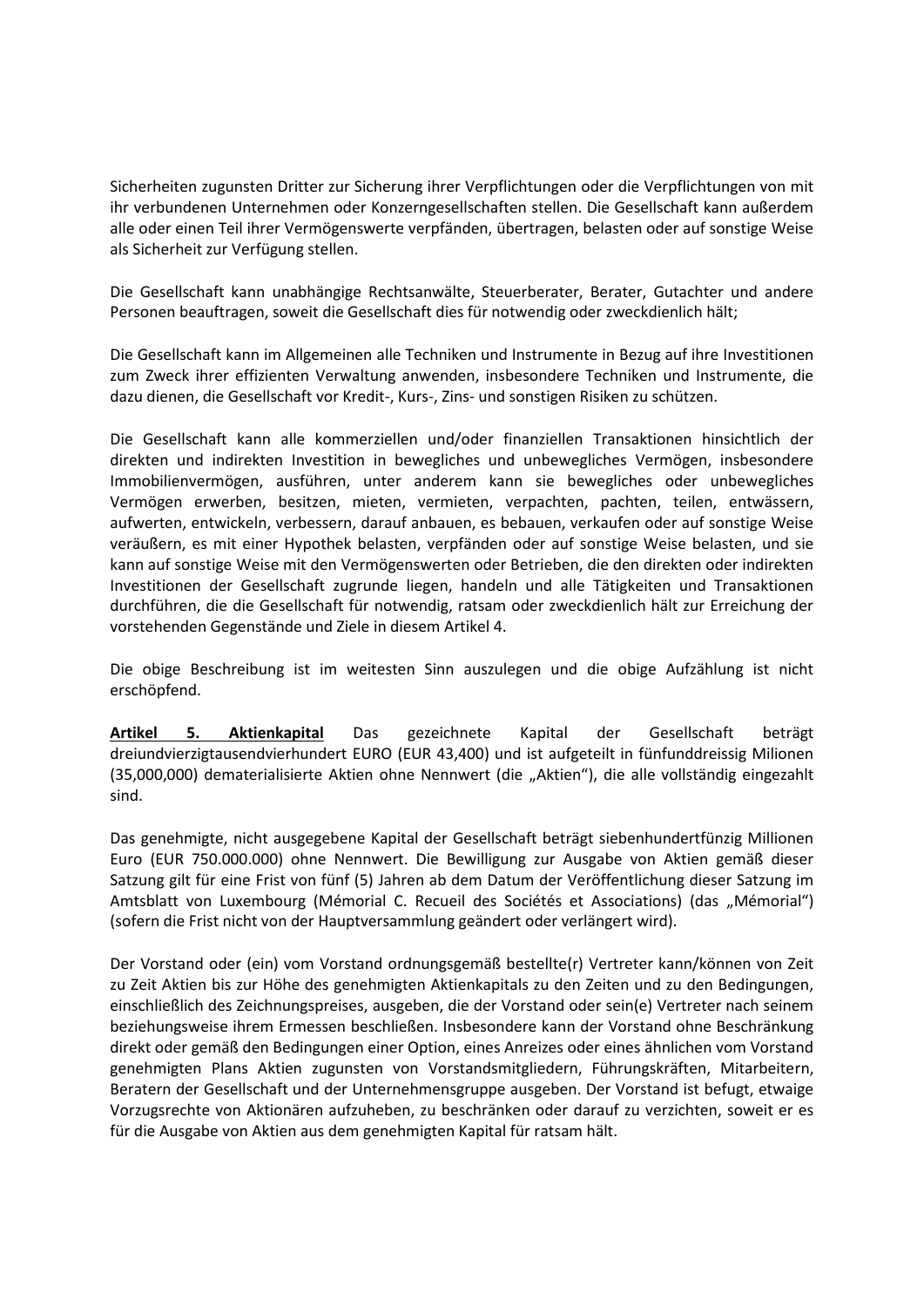Des Weiteren kann das gezeichnete und/oder genehmigte Gesellschaftskapital einmal oder mehrere Male durch eine Resolution der Hauptversammlung, die gemäß den Vorschriften zur Beschlussfähigkeit und zur Mehrheit in dieser Satzung oder im Gesetz für die Änderung dieser Satzung gefasst wird, erhöht oder gemindert werden.

Unbeschadet der gesetzlichen Vorschriften und dieser Satzung hat jeder Aktionär im Fall der Ausgabe neuer Aktien gegen Bargeldeinlagen ein Vorzugsrecht auf Zeichnung der neuen Aktien. Dieses Vorzugsrecht bestimmt sich proportional zum Anteil der vom Aktionär gehaltenen Aktien zum gesamten Aktienkapital.

Das Vorzugszeichnungsrecht kann durch Resolution der Hauptversammlung gemäss der gesetzlichen Bestimmungen beschränkt oder aufgehoben werden.

Die Gesellschaft kann ihre eigenen Aktien innerhalb der gesetzlichen Beschränkungen zurückkaufen.

Die Gesellschaft darf keine Bruchteile von Aktien ausgeben. Der Vorstand ist befugt, nach alleinigem Ermessen eine Bargeldzahlung anstelle eines Aktienbruchteils vorzusehen.

Die mit den Aktien verbundenen Rechte und Pflichten sind identisch, sofern in der Satzung oder im Gesetz nichts anderes vorgesehen ist.

Außer dem gezeichneten Kapital kann ein Konto für Aufschläge eingerichtet werden, auf das alle Aufschläge auf den Nennwert von Aktien überwiesen werden. Die Mittel dieses Kontos können vom Vorstand benutzt werden, um den Rückkauf von Aktien zu finanzieren, um etwaige realisierte Nettoverluste auszugleichen, um Ausschüttungen in Form einer Dividende an die Aktionäre vorzunehmen oder um gesetzliche Rücklagen zu schaffen.

Die Gesellschaft kann ohne Einschränkung Kapital- oder sonstige Einlagen von bestehenden Aktionären annehmen, ohne Aktien oder sonstige Wertpapiere als Gegenleistung für die Einlage auszugeben, und sie kann die Einlagen auf einem oder mehreren Konten gutschreiben. Beschlüsse über die Verwendung dieser Konten werden vom Vorstand gemäss der Satzung und des geltenden Rechts gefasst werden. Zur Vermeidung von Missverständnissen wird klargestellt, dass eine Einlage nicht unbedingt zugunsten desjenigen der die Einlage erbracht hat gutgeschrieben werden muss.

**Artikel 6. Aktien in dematerialisierter Form** Die Aktien existieren in dematerialisierter Form ("titres dématérialisés") gemäss Artikel 42bis des Gesetzes vom 10. August über Handelsgesellschaften, in der zuletzt abgeänderten Form, und gemäss des Gesetzes vom 6. April 2013 über dematerialisierte Sicherheiten. Alle zukünftigen von der Gesellschaft auszugebenen Aktien werden in dematerialisierter Form ausgegeben. Sämtliche dematerialisierte Aktien werden bei einem einzigen Wertpapierabwicklungssystem in Luxemburg geführt, der LuxCSD SA (das "Abwicklungssystem").

Die dematerialisierten Aktien werden nur dargestellt und das Eigentum eines Aktionärs an einer dematerialisierten Aktie wird festgehalten durch Registrierung im Namen des Eigentümers in einem Wertpapierkonto. Das Abwicklungssystem kann Aktienzertifikate herausgeben oder die Gesellschaft anweisen, Aktienzertifikate herauszugeben, um den internationalen Umlauf von Wertpapieren zu vereinfachen.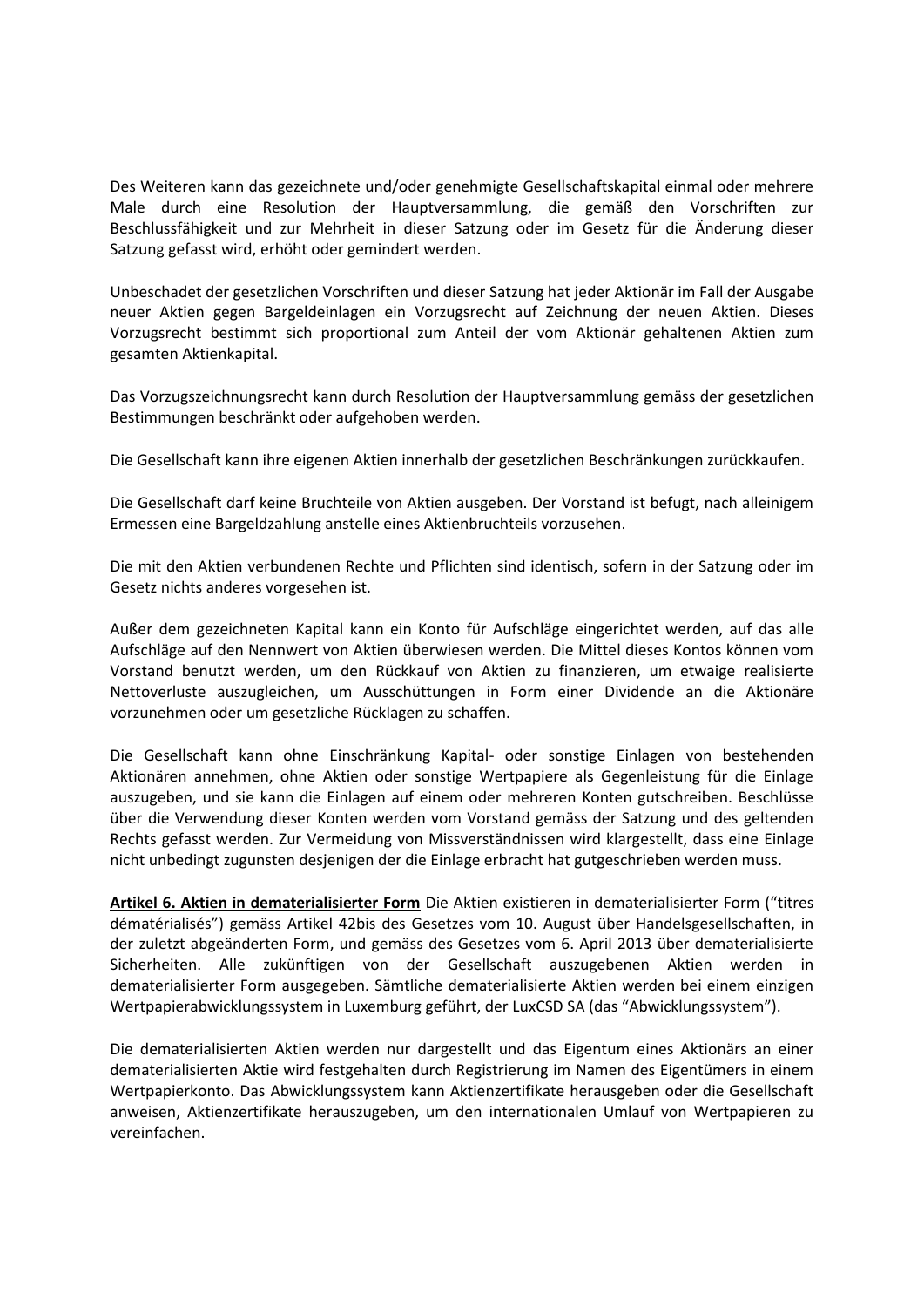Die von der Gesellschaft emittierten dematerialisierten Aktien, sind jederzeit in einem einzigen Wertpapierausgabekonto des Abwicklungssystems verbucht, welches die identifizierenden Merkmale der dematerialisierten Aktien, ihre Anzahl und spätere Änderungen aufzeigt.

Zum Zweck der Ausübung der Aktionärsrechte und der Klagerechte des Aktionärs gegenüber der Gesellschaft oder Dritten, geben die kontoführenden Institute oder ausländischen kontoführenden Institute Zertifikate an die Halter von Wertpapierkonten betreffend ihrer dematerialisieten Aktien aus im Gegenzug zu einer Bestätigung dass die Aktien vom Halter für eigene Rechnung gehalten werden oder gemäss einer Vollmacht des Eigentümers der Aktien. Dies sollte dann im Aktienzertifikat vermerkt sein.

Die Aktien der Gesellschaft sind im Allgemeinen unbeschränkt übertragbar gemäss der gesetzlichen Bestimmungen die auf dematerialisierte Aktien anwendbar sind. Der Vorstand kann jedoch Übertragungsbeschränkungen für Aktien, die in bestimmten Rechtsordnungen eingetragen oder börsennotiert sind, geführt oder gehandelt werden oder platziert wurden, gemäß den dort geltenden Vorschriften festlegen.

Die Übertragung der dematerialisietten Aktien erfolgt durch Umbuchung von einem Konto auf ein anderes Konto.

Zum Zweck der Identifizierung von Aktionären, kann die Gesellschaft das Abwicklungssystem auf eigene Kosten anweisen, der Gesellschaft den Namen, die Firma, die Nationalität, das Geburtsdatum oder Gründungsdatum und die Adresse von Haltern von Wertpapierkonten welche unmittelbar oder möglicherweise zukünftig Stimmrechte in Hauptversammlungen der Gesellschaft ausüben können in ihren Büchern bekanntzumachen zusammen mit der Anzahl der gehaltenen Aktien und, falls anwendbar, der Beschränkungen denen die Aktien unterliegen. Das Abwicklungssystem wird der Gesellschaft die Informationen in seinen Büchern zu den Haltern von Wertpapierkonten und der Anzahl der von ihnen gehaltenen Aktien bekanntmachen.

Die gleiche Information zu den Aktien kann von der Gesellschaft auf eigene Rechnung von den Kontoinhabern oder anderen Personen, ob luxemburgisch oder ausländisch erfragt werden, die direkt oder indirekt ein Wertpapierkonto bei dem Abwicklungssystem halten in dem die Aktien verbucht sind.

Die Gesellschaft kann die Personen die ihr als Aktionäre bekanntgemacht werden bitten zu bestätigen, dass sie die Aktien für eigene Rechnung halten. Falls eine Person, die ein Konto bei dem Abwicklungssystem hält oder ein kontoführendes Institut oder ausländisches kontoführendes Institut die von der Gesellschaft erfragte Information gemäss dieses Artikels nicht gemäss Artikel 17 des Luxemburger Gesetzes vom 6. April 2013 innerhalb von zwei Monaten erbringt, oder nicht vollständige oder fehlerhafte Informationen entweder in Bezug auf ihre Eigenschaft als Titelinhaber oder in Bezug auf die Anzahl der gehaltenen Aktien mitteilt, so kann die Gesellschaft bis zur Erbringung der verlangten Information die Stimmrechte an den Aktien bezüglich derer die Information nicht erbracht wurde, aussetzen.

Die Gesellschaft erkennt nur einen Inhaber je Aktie an. Wenn mehrere Personen eine Aktie besitzen, müssen die Personen, die das Eigentum an der Aktie geltend machen, einen einzigen Bevollmächtigten gegenüber der Gesellschaft benennen. Die Gesellschaft kann die Ausübung aller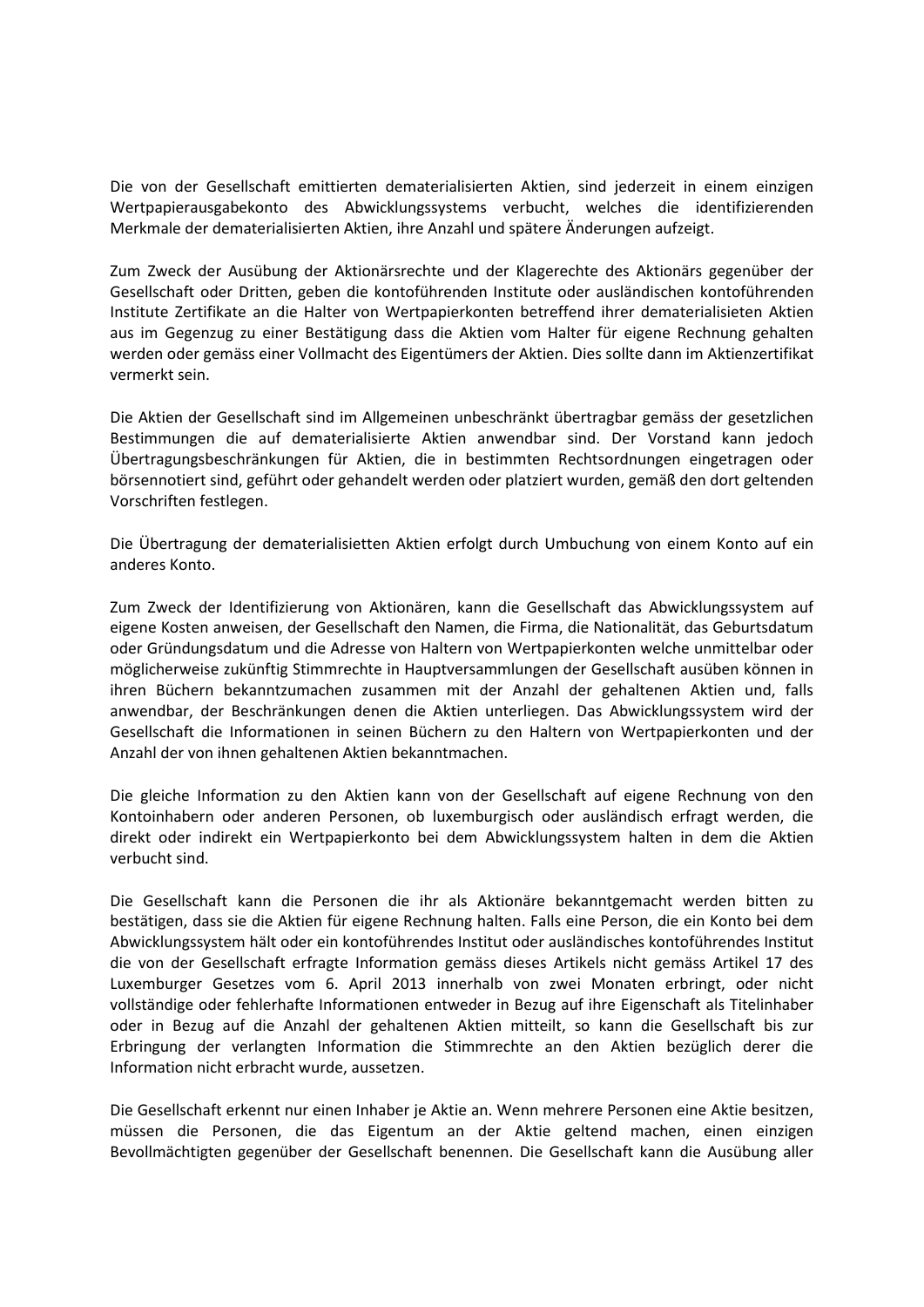Rechte, die mit einer solchen Aktie verbunden sind, vorübergehend verweigern, bis eine Person auf diese Weise benannt wurde. Dieselbe Regel gilt im Fall einer Streitigkeit zwischen einem Pfandnehmer und einem Pfandgeber.

Die Gesellschaft wird Zahlungen in Form von Dividenden oder Sonstigem, in bar, in Form von Aktien oder sonstigen Vermögenswerten nur zu Händen des Abwicklungssystems vornehmen, und diese Zahlung befreit die Gesellschaft von allen entsprechenden Zahlungsverpflichtungen.

**Artikel 7. Stimmrechte** Jede Aktie berechtigt gemäss der Vorschriften des anwendbaren Rechts zu einer Stimme auf allen Hauptversammlungen.

**Artikel 8. Vorstand** Der Vorstand der Gesellschaft besteht aus mindestens einem Mitglied, solange die Gesellschaft nur eine(n) Aktionär(in) hat, und wenn es mehrere Aktionäre gibt, besteht der Vorstand aus mindestens drei Mitgliedern. Der Vorstand wird von der Hauptversammlung bestellt, die die Anzahl, Amtszeit und Vergütung der Vorstandsmitglieder festlegt.

Die Mitglieder werden für eine Amtszeit von bis zu sechs Jahren bestellt. Sie können jederzeit ohne Angabe von Gründen von der Hauptversammlung durch einfachen Mehrheitsbeschluss unabhängig von der Anzahl an Aktien, die bei der Hauptversammlung vertreten sind, abberufen werden.

Im Fall einer unbesetzten Stelle eines Vorstandsmitglieds wegen Tod, Ruhestand, Rücktritt, Abberufung, Enthebung oder Sonstigem können die übrigen Vorstandsmitglieder die unbesetzte Stelle bis zur nächsten Hauptversammlung besetzen und einen Nachfolger bestellen und in der nächsten Hauptversammlung wird die Bestellung entweder bestätigt oder ein andere Person als Vorstandsmitglied ernannt.

Der Vorstand wählt unter seinen Mitgliedern einen Vorstandsvorsitzenden (der "Vorstandsvorsitzende"), und falls der Vorstand mehr als ein Mitglied umfasst, einen geschäftsführenden Vorsitzenden (der "Geschäftsführende Vorsitzende") und einen oder mehrere stellvertretende Vorsitzende.

Der Vorstandsvorsitz übernimmt bei den Vorstandssitzungen den Vorsitz. Im Fall seiner Abwesenheit wird er vom Geschäftsführenden Vorsitzenden oder einem stellvertretenden Vorsitzenden vertreten.

Der Vorstand tagt, immer wenn es die Angelegenheiten der Gesellschaft erfordern. Die Sitzungen werden vom Vorstandsvorsitzenden oder im Fall seiner Abwesenheit vom Geschäftsführenden Vorsitzenden oder einem stellvertretenden Vorsitzenden einberufen. Des Weiteren wird der Vorstand immer dann einberufen, wenn dies von einem Vorstandsmitglied verlangt wird.

Die Vorstandssitzungen finden in Luxemburg an dem Ort und zu der Zeit statt, die in der Einladung angegeben wird, es sei denn, dass die Sitzungen aus aussergewöhnlichen Gründen im Ausland stattfinden müssen.

Außer in dringenden Fällen und außer den zeitlich festgelegten Sitzungen werden die Sitzungen des Vorstands mindestens fünf (5) Tage vorher schriftlich angekündigt. Auf die Einladung kann verzichtet werden, wenn alle Vorstandsmitglieder damit einverstanden sind.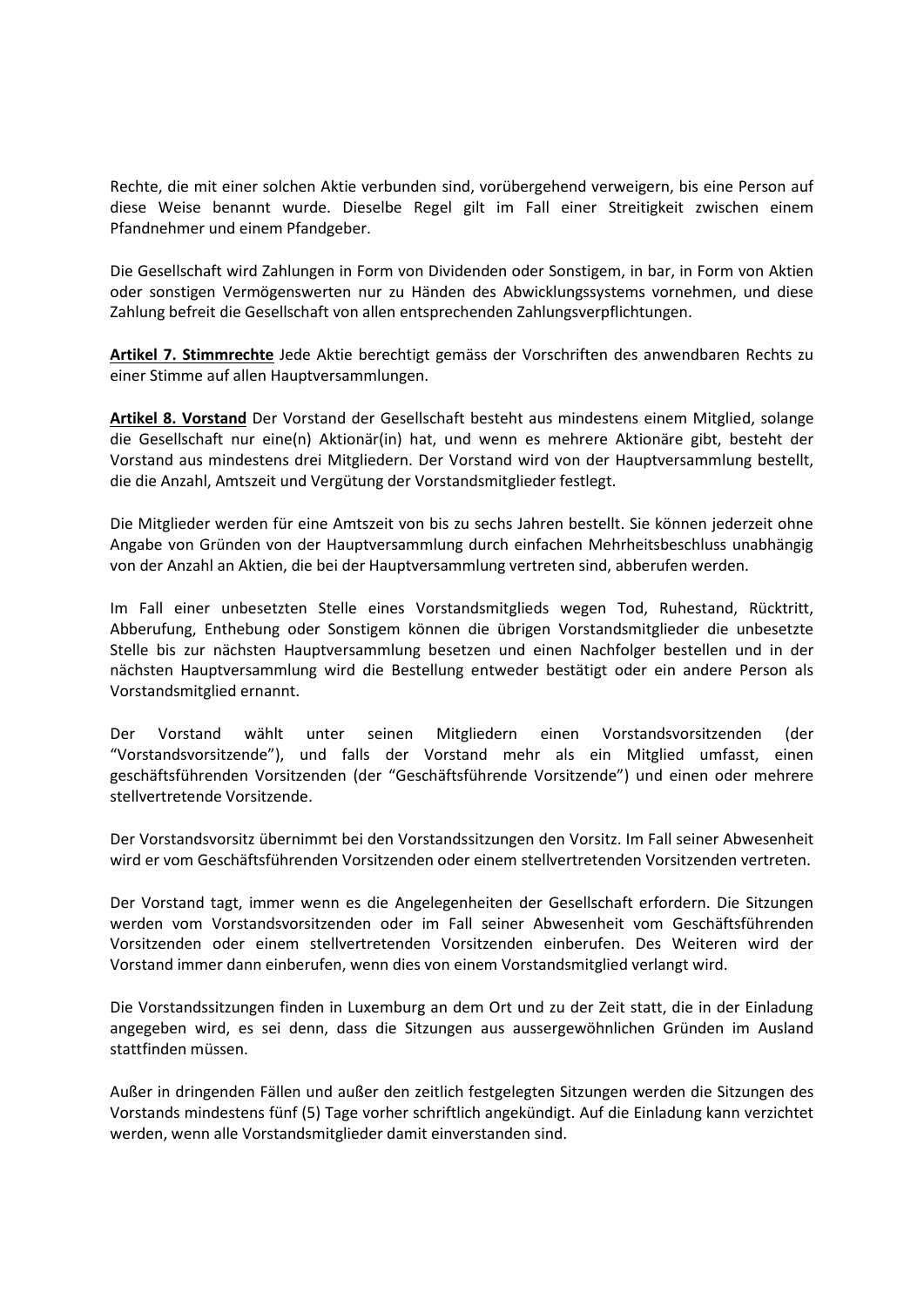Die Sitzungen des Vorstands und seiner Ausschüsse können mittels Telekommunikation (z. B. Videooder Telefonkonferenz) stattfinden, sofern die Sitzungen keiner durch die Technik verursachten Unterbrechung unterliegen, die Identifizierung der an der Sitzung teilnehmenden Mitglieder ermöglichen und alle teilnehmenden Personen miteinander kommunizieren können.

Jedes Vorstandsmitglied kann ein anderes Vorstandsmitglied schriftlich mit seiner Vertretung beauftragen. Jedes Mitglied kann ein oder mehrere seiner Kollegen vertreten.

Die Gültigkeit der vom Vorstand durchgeführten Besprechungen und gefassten Beschlüsse erfordert, dass die Mehrheit der Vorstandsmitglieder anwesend oder vertreten ist.

Die Beschlussfassung durch den Vorstand erfolgt durch einfache Mehrheit der Stimmen der bei der Sitzung anwesenden oder vertretenden Vorstandsmitglieder.

Beschlüsse des Vorstands können auch im Umlaufverfahren gefasst werden, indem alle Vorstandsmitglieder eine oder mehrere gleichlautenden Ausfertigungen unterzeichnen.

Die vom Vorstand gefassten Beschlüsse werden protokolliert; das Protokoll wird von mindestens zwei Vorstandsmitgliedern, die an der jeweiligen Sitzung teilgenommen haben (oder von einem Vorstandsmitglied, wenn der Vorstand aus nur einem Mitglied besteht) unterzeichnet. Protokolle, die von den Vorstandsmitgliedern getrennt unterschrieben werden, sind wirksam und verbindlich, sobald sie in einem Dokument zusammengeführt werden.

Kopien oder Auszüge von Protokollen, die vor Gericht oder anderswo vorgelegt werden sollen, müssen vom Vorstandsvorsitzenden oder von zwei Vorstandsmitgliedern (oder von einem Vorstandsmitglied, wenn der Vorstand aus nur einem Mitglied besteht) unterzeichnet werden.

Die Verwaltung der Gesellschaft obliegt dem Vorstand; hierfür stehen ihm die umfassendsten Befugnisse zu. Seine Zuständigkeit erstreckt sich auf alle gesetzesgemäßen Handlungen, die nicht ausdrücklich gemäß Gesetz oder dieser Satzung der Zuständigkeit der Hauptversammlung unterliegen. Der Vorstand kann insbesondere direkt oder durch zwischengeschaltete Gesellschaften Immobilien erwerben, Anleihen oder sonstige Schuldverschreibungen ausgeben, Hypotheken oder sonstige Sicherheiten gewähren, Schulden mindern oder erlassen und Vergleiche im Namen der Gesellschaft schließen.

Der Vorstand kann das Tagesgeschäft an ein oder mehrere Vorstandsmitglieder oder Dritte, die keine Aktionäre sein müssen und Tagesgeschäftsführer genannt werden (der "Tagesgeschäftsführer"), delegieren. Der Vorstand kann diese Beauftragung eines oder mehrerer Tagesgeschäftsführer jederzeit widerrufen.

Der Vorstand kann interne Vorschriften in Bezug auf die Geschäftsführung der Gesellschaft erlassen und diese internen Vorschriften von Zeit zu Zeit ändern.

Der Vorstand kann von Zeit zu Zeit aus dem Kreis seiner Mitgliedern und/oder externer Personen Ausschüsse bilden, deren Aufgaben und Befugnisse in Verfahrensvorschriften des jeweiligen Ausschusses festgelegt werden. Soweit gesetzlich zulässig können die Beschlussfassungsbefugnisse des Vorstands an derartige Ausschüsse übertragen werden.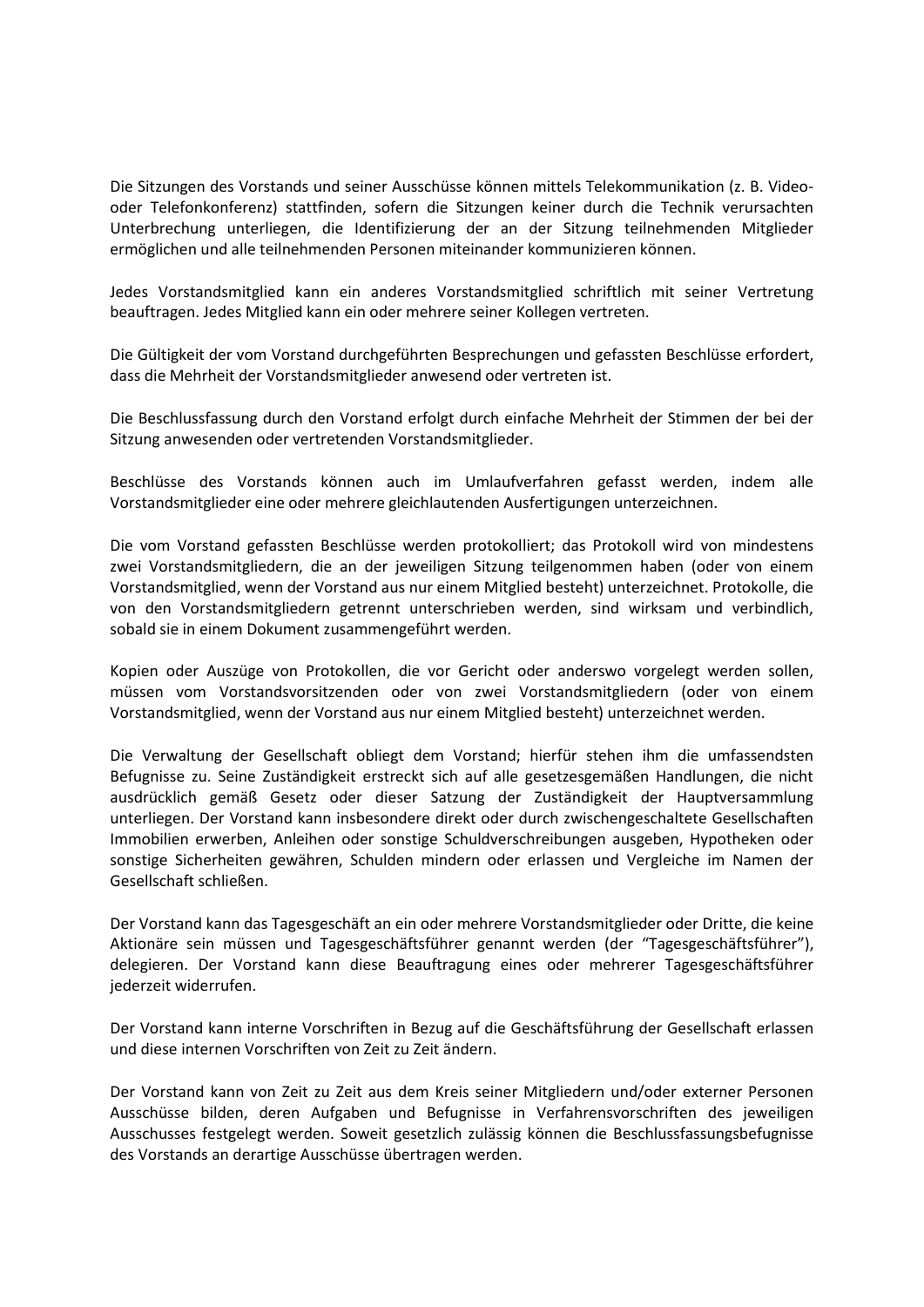**Artikel 9. Verbindliche Unterschrift** Die Gesellschaft wird juristisch verpflichtet durch (i) die gemeinsamen Unterschriften von zwei Vorstandsmitgliedern von denen einer der Finanzdirektor (Chief Financial Officer) sein muss (oder durch die gemeinsame Unterschrift von zwei Mitgliedern des Vorstandes, falls das Amt des Finanzdirektors nicht besetzt ist oder der alleinigen Unterschrift eines Vorstandsmitglieds, wenn der Vorstand aus nur einem Mitglied besteht), und (iiiVorstandsmitgliedern oder (ii) durch die alleinige oder gemeinsamen Unterschrift(en) einer oder mehrerer Personen, an die diese Unterzeichnungsbefugnis vom Vorstand übertragen wurde...

**Artikel 10. Interessenskonflikt** Kein Vorstandsmitglied ist allein aufgrund seiner Eigenschaft als Vorstandsmitglied daran gehindert, einen Vertrag mit der Gesellschaft einzugehen, ob in Bezug auf ein Amt oder eine Geschäftstätigkeit oder als Verkäufer, Käufer oder auf jede sonstige Weise, noch werden Verträge oder sonstige Transaktionen zwischen der Gesellschaft und einer anderen Gesellschaft oder einem Unternehmen oder an denen ein Vorstandsmitglied auf jegliche Weise beteiligt ist, beeinflusst oder unwirksam, weil ein oder mehrere Vorstandsmitglieder oder Führungskräfte der Gesellschaft daran beteiligt ist beziehungsweise sind oder es beziehungsweise sie ein Vorstandsmitglied, eine Führungskraft oder ein Mitarbeiter der anderen Gesellschaft oder des anderen Unternehmens ist beziehungsweise sind. Ein Vorstandsmitglied oder eine Führungskraft der Gesellschaft, die Vorstandsmitglied, Führungskraft oder Mitarbeiter einer anderen Gesellschaft oder eines anderen Unternehmens ist, mit der beziehungsweise dem die Gesellschaft einen Vertrag eingeht oder sonstige Geschäfte tätigt, ist nicht allein aufgrund der Verbindung mit der anderen Gesellschaft oder dem anderen Unternehmen daran gehindert, Angelegenheiten in Bezug auf den Vertrag oder sonstige Geschäftsbeziehungen zu prüfen und darüber abzustimmen oder diesbezüglich zu handeln.

Kein Vorstandsmitglied, das an derartigen Verträgen oder Geschäftstätigkeiten beteiligt ist, schuldet der Gesellschaft oder den Aktionären Rechenschaft für eine Vergütung, einen Gewinn oder sonstigen Vorteil, den er aufgrund seines Mandats oder dem hierdurch geschaffenen Treuhandverhältnis erzielt.

Wenn ein Vorstandsmitglied der Gesellschaft einen Interessenskonflikt ("intérêt opposé à celui de la société") im Sinne des Artikels 60bis-18 des Gesetzes vom 10. August 1915 über Handelsgesellschaften, in der geltenden Fassung, bei einer Transaktion, an der die Gesellschaft beteiligt ist, hat, muss das Vorstandsmitglied dem Vorstand den Interessenskonflikt melden und darf in Bezug auf diese Transaktion nicht an der Sitzung teilnehmen oder darüber abstimmen und die Transaktion und das Interesse des Mitglieds daran wird protokolliert und der darauffolgenden Hauptversammlung berichtet.

Diese Vorschriften finden keine Anwendung, wenn die vom Vorstand zu fassenden Beschlüsse sich auf routinemäßige Geschäftstätigkeiten beziehen, die zu marktüblichen Bedingungen ausgeführt werden sollen.

**Artikel 11. Entschädigung der Vorstandsmitglieder und Führungskräfte der Gesellschaft** Unbeschadet der nachfolgend aufgeführten Ausnahmen und Beschränkungen gilt Folgendes:

(i) Jede Person, die ein Vorstandsmitglied oder eine Führungskraft der Gesellschaft ist oder war, wird von der Gesellschaft im weitesten gesetzlich zulässigen Ausmaß für die Haftung und alle Aufwendungen, die sie vernünftigerweise übernommen oder bezahlt hat, im Zusammenhang mit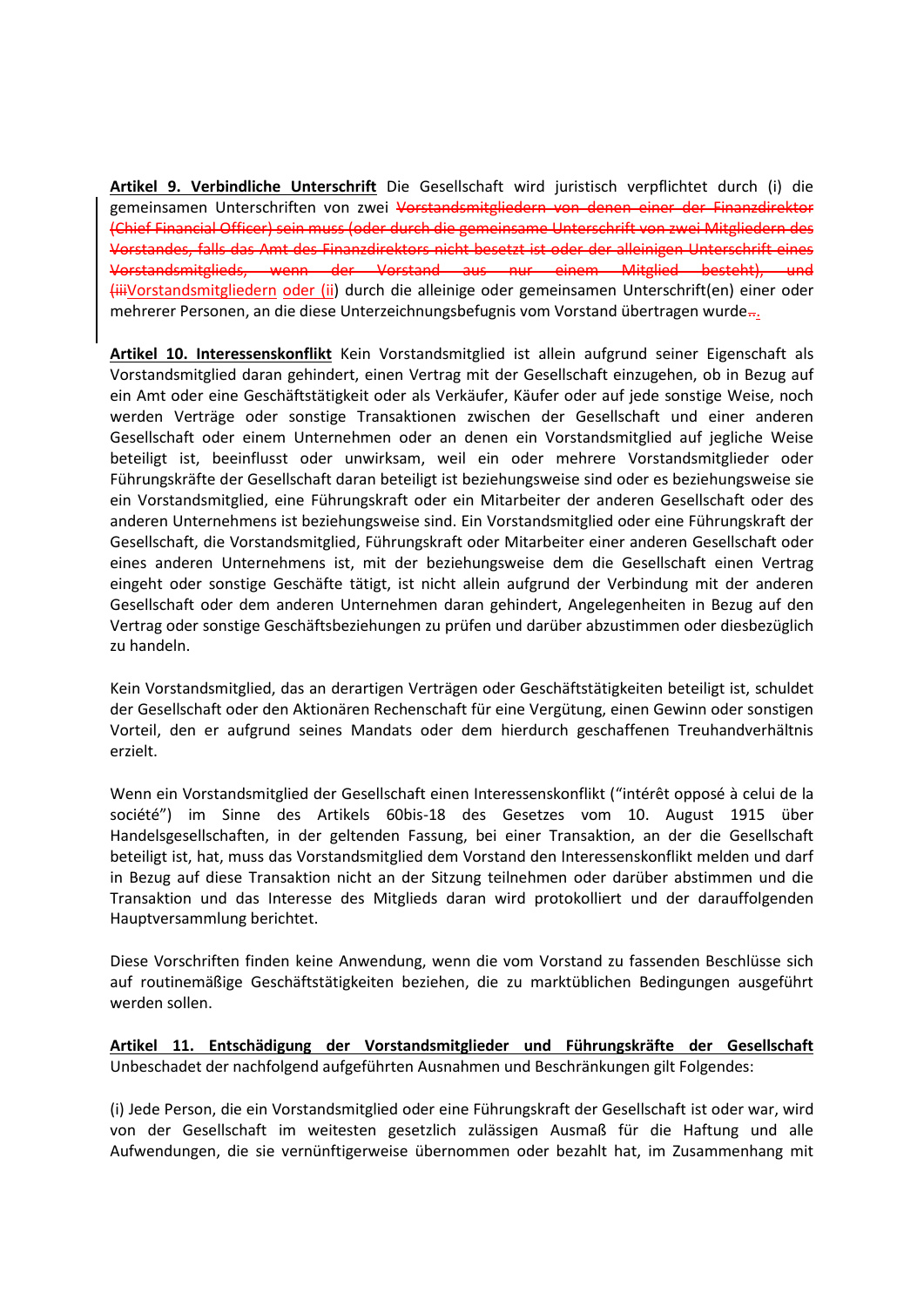jegliche Forderungen, Ansprüchen, Klagen oder Verfahren, mit der sie als Partei oder auf sonstige Weise in Berührung kommt, weil sie ein Vorstandsmitglied oder eine Führungskraft ist oder war, und für alle Zahlungen, die sie geleistet hat oder die ihr entstanden sind, entschädigt.

(ii) Die Begriffe "Forderung", "Anspruch", "Klage" oder "Verfahren" beziehen sich auf alle tatsächlichen oder angedrohten Forderungen, Ansprüche, Klagen oder Verfahren (zivil-, strafrechtliche oder sonstige, einschließlich Berufungen) und die Begriffe "Haftung" und "Aufwendungen" umfassen insbesondere Rechtsanwaltsgebühren, Kosten, Urteile, zur Erzielung eines Vergleichs geleistete Zahlungen und sonstige Verbindlichkeiten.

Kein Vorstandsmitglied und keine Führungskraft wird für eine Haftung gegenüber der Gesellschaft oder ihren Aktionären entschädigt, wenn vorsätzliches Fehlverhalten, Bösgläubigkeit, grobe Fahrlässigkeit oder fahrlässige Missachtung der Aufgaben, die mit ihrem Amt zusammenhängen, vorliegt oder im Fall eines Vergleichs, es sei denn, dass der Vergleich von einem zuständigen Gericht, der Hauptversammlung oder dem Vorstand bestätigt wurde. Es wird keine Entschädigung für die Verteidigung in einem Strafverfahren geleistet, wenn das Vorstandsmitglied oder die Führungskraft der Gesellschaft wegen einer Straftat verurteilt wird.

Das hierin vorgesehene Recht auf Entschädigung ist abtrennbar, hat keine Auswirkung auf sonstige Rechte, auf die ein Vorstandsmitglied oder eine Führungskraft jetzt oder in der Zukunft möglicherweise einen Anspruch hat, gilt weiterhin für die Person, die kein Vorstandsmitglied oder keine Führungskraft mehr ist, und wirkt zugunsten der Erben, Testamentsvollstrecker und Verwalter dieser Person. Nichts, das hierin enthalten ist, hat eine Auswirkung auf die Entschädigungsansprüche, die möglicherweise dem Unternehmenspersonal, einschließlich Vorstandsmitgliedern und Führungskräften, aus Vertrag oder auf sonstige Weise gemäß dem Gesetz zustehen.

Aufwendungen in Zusammenhang mit der Vorbereitung und Vertretung der Verteidigung gegen eine Forderung, einen Anspruch, eine Klage oder ein Verfahren der in diesem Artikel beschriebenen Art werden von der Gesellschaft vor der endgültigen Entscheidung vorgestreckt nach Erhalt einer Zusicherung von oder im Namen der Führungskraft oder des Vorstandsmitglieds zur Rückzahlung des entsprechenden Betrags, wenn endgültig entschieden wird, dass sie beziehungsweise es keinen Anspruch auf Entschädigung gemäß diesem Artikel hat.

**Artikel 12. Hauptversammlungen** Eine ordnungsgemäß einberufene Hauptversammlung vertritt alle Aktionäre der Gesellschaft. Sie hat umfassende Befugnisse zur Anordnung, Umsetzung und Ratifizierung aller Handlungen, die mit den Tätigkeiten der Gesellschaft verbunden sind und nicht den Zuständigkeitsbereich des Vorstands betreffen.

Aktionärshauptversammlungen (außer der jährlichen Aktionärshauptversammlung) können so oft einberufen werden, wie es die Interessen der Gesellschaft erfordern, und sie finden am Gesellschaftssitz in Luxemburg oder an jedem sonstigen Ort im Großherzogtum Luxemburg statt, der in der jeweiligen Einladung zur Hauptversammlung angegeben wird.

Der Vorstand ist verpflichtet, eine Aktionärshauptversammlung einzuberufen, wenn eine Gruppe von Aktionären, die mindestens ein Zehntel der ausgegebenen und ausstehenden Aktien vertreten, die Einberufung einer Aktionärshauptversammlung schriftlich beantragt, wobei auch die Tagesordnung der vorgeschlagenen Hauptversammlung angegeben werden muss.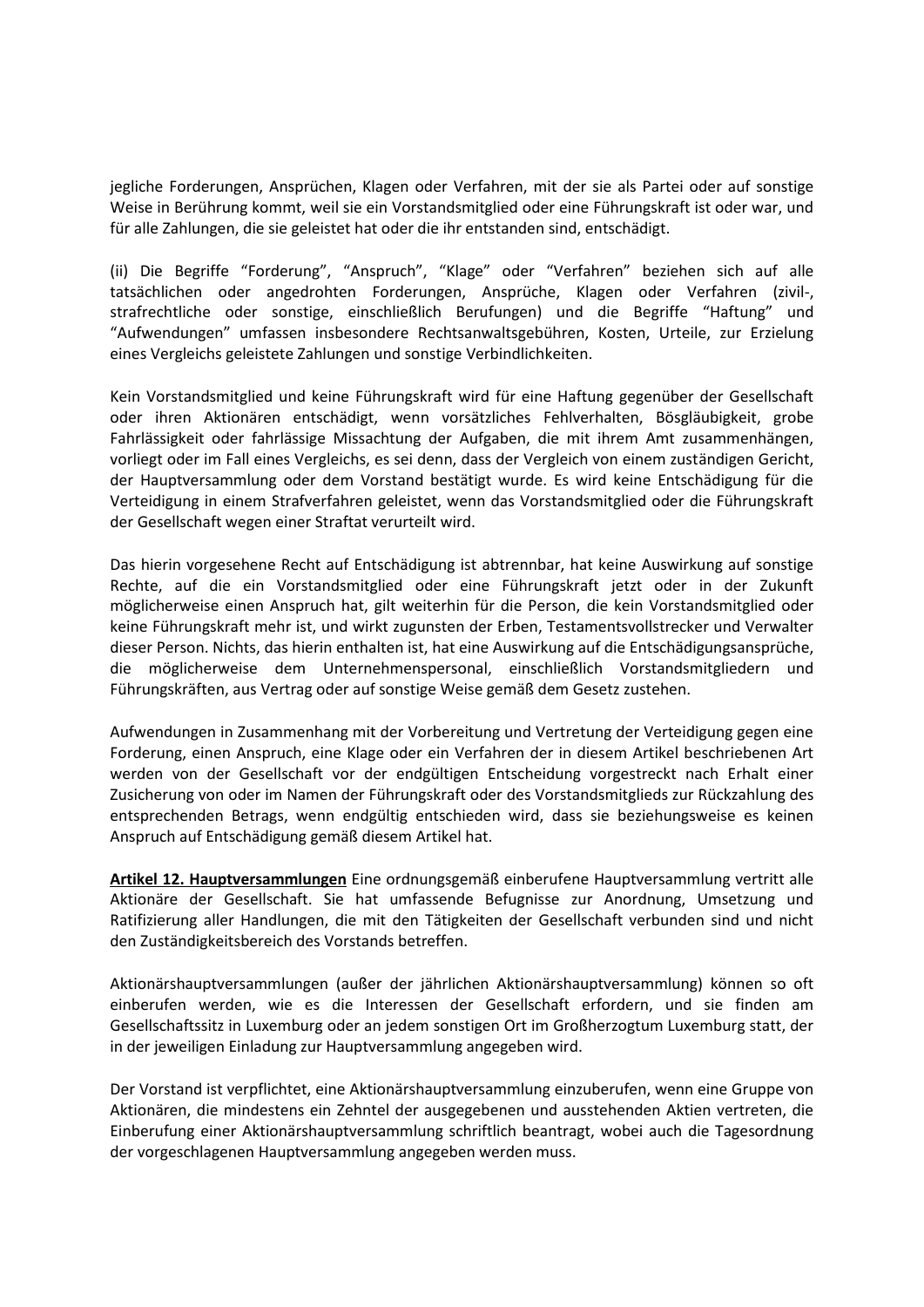Die Einberufungsmitteilung muss mindestens dreißig Tage vor dem Tag der Hauptversammlung im Mémorial und einer luxemburgischen Zeitung und in Medien, auf die man sich für die wirksame Verbreitung der Information an die allgemeine Öffentlichkeit im Europäischen Wirtschaftsraum vernünftigerweise verlassen kann und auf die schnell und ohne Diskriminierung zugegriffen werden kann, veröffentlicht werden. Wenn eine Hauptversammlung wegen mangelnder Beschlussfähigkeit vertagt wird, wird die Frist von dreißig (30) Tagen, sofern die Einberufungsvoraussetzungen erfüllt werden und kein neuer Punkt der Tagesordnung hinzugefügt wurde, auf eine Frist von siebzehn (17) Tagen verkürzt. Die Einberufungsmitteilung wird innerhalb der oben genannten Fristen den Mitgliedern des Vorstands und dem Abschlussprüfer (récviseur d"entreprises agréés) zugestellt.

Diese Mitteilung erfolgt durch die Post es sei denn die Aktionäre haben persönlich, ausdrücklich und in schriftlicher Form einer anderen Kommunikationsform zugestimmt.

In den Einberufungsmitteilungen müssen unter anderem das genaue Datum und der Ort der Hauptversammlung und die vorgeschlagene Tagesordnung enthalten sein. Darin müssen auch die Bedingungen für die Teilnahme und Vertretung bei der Versammlung aufgeführt sein.

Der Stichtag für Hauptversammlungen ist der 14.Tag um Mitternacht (24:00 Uhr) (luxemburgische Zeit) vor dem Datum der Hauptversammlung (der "Stichtag"). Die Halter von dematerialisierten Aktien dürfen an Aktionärsversammlungen nur dann teilnehmen und ihre Stimmrechte ausüben wenn sie die dematerialisierten Aktien am Stichtag halten. Die Aktionäre müssen die Gesellschaft über ihre Absicht, an der Hauptversammlung teilzunehmen, schriftlich per Post oder elektronisch spätestens an dem Tag informieren der in Einberufungsmitteilung festgelegt wurde und der der nicht vor Stichtag liegen darf.

Die den Aktionären in Zusammenhang mit einer Hauptversammlung zur Verfügung zu stellenden Unterlagen müssen zusammen mit der Einberufungsmitteilung ab dem Datum der ersten Veröffentlichung der Einberufungsmitteilung der Hauptversammlung auf der Unternehmenswebseite der Gesellschaft veröffentlicht werden gemäß dem luxemburgischen Recht. Aktionäre erhalten auf Wunsch eine Kopie der vollständigen und nicht gekürzten Texte die der Hauptversammlung unterbreiten werden sollen, entweder elektronisch oder am Sitz der Gesellschaft.

Aktionäre, die allein oder gemeinsam mindestens 5 % des gezeichneten Aktienkapitals der Gesellschaft besitzen (a) haben das Recht, Punkte auf die Tagesordnung der Hauptversammlung zu setzen und (b) haben das Recht, Entwürfe für Resolutionen zu Punkten, die auf der Tagesordnung der Hauptversammlung enthalten sind oder darin aufzunehmen sind, zu unterbreiten. Diese Rechte werden mittels eines schriftlichen Antrags der jeweiligen Aktionäre ausgeübt, der per Post oder elektronisch an die Gesellschaft gesendet wird. Dem Antrag muss eine Begründung oder ein Entwurf für eine Resolution, die in der Hauptversammlung genehmigt werden soll, beigefügt werden und darin muss eine elektronische oder eine Postadresse angegeben werden, an die die Gesellschaft die Empfangsbestätigung des Antrags senden kann.

Jeder derartige Antrag von Aktionären muss spätestens am 22. Tag vor dem Datum der Hauptversammlung eingehen.

Den Vorsitz bei Hauptversammlungen übernimmt der Vorstandsvorsitzende oder der Geschäftsführende Vorsitzende. Wenn Vorstandsvorsitzende oder der Geschäftsführende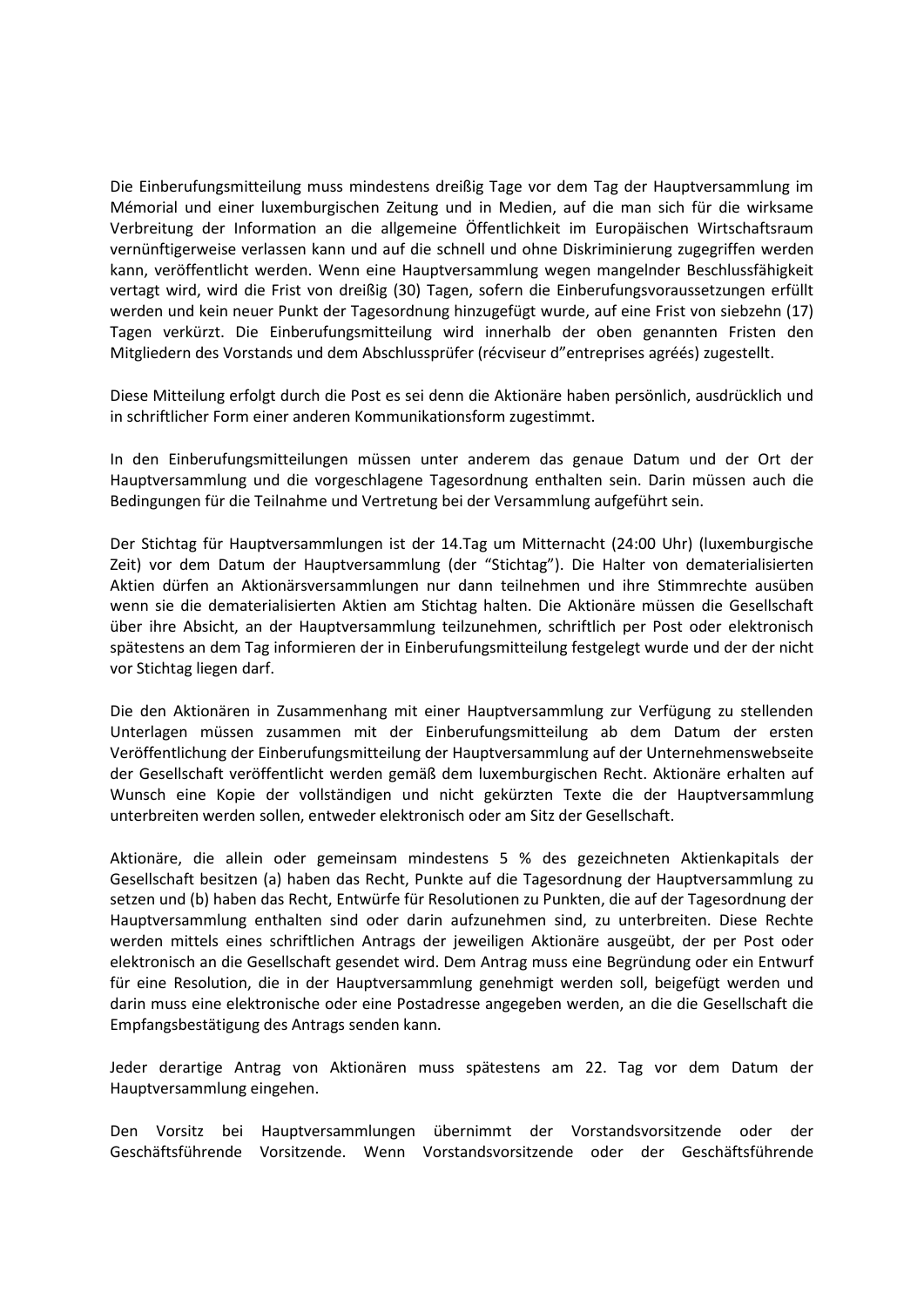Vorsitzende des Vorstands abwesend sind, wird der Vorsitz über die Hauptversammlung von dem ranghöchsten anwesenden Vorstandsmitglied übernommen.

Jeder Aktionär kann sich bei einer Hauptversammlung vertreten lassen, indem er eine schriftliche Vollmacht erteilt und die Bevollmächtigung per Post oder elektronisch an die Post- oder elektronische Adresse mitteilt, die in der Einberufungsmitteilung angegeben ist.

Bei der Organisation einer Hauptversammlung kann entschieden werden, dass Vorkehrungen getroffen werden, die es den Aktionären erlauben, elektronisch teilzunehmen, unter anderem mithilfe folgender Mittel: (i) Echtzeitübertragung der Hauptversammlung; (ii) zweiseitige Echtzeitkommunikation, die es den Aktionären ermöglicht, aus der Entfernung an der Hauptversammlung teilzunehmen; oder (iii) einen Mechanismus zur Stimmabgabe, ob vor oder während der Hauptversammlung, ohne dass ein Bevollmächtigter bei der Hauptversammlung physisch anwesend sein muss.

Es kann auch entschieden werden, dass Aktionäre ihre Stimme durch Korrespondenz aus der Entfernung in einer von der Gesellschaft vorgesehenen Form abgeben können, wobei folgende Informationen angegeben werden müssen:

- der Name, die Adresse und sonstige wichtige Informationen über den Aktionär,

- die Anzahl der Stimmen, die der Aktionär abgeben möchte, die Entscheidung für oder wider eines Tagesordnungspunkts oder eine Enthaltung,

- die Form der gehaltenen Aktien,

- die Tagesordnung der Hauptversammlung, einschließlich der Entwürfen der Resolutionen,

- nach dem Ermessen der Gesellschaft, die Möglichkeit, eine Stimme im Hinblick auf eine neue Resolution oder eine Änderung der Resolutionen, die während der Hauptversammlung oder von der Gesellschaft nach Einreichung des Stimmzettels vorgeschlagen werden, durch einen Bevollmächtigten abzugeben,

- die Frist, innerhalb der der Stimmzettel von oder im Namen der Gesellschaft erhalten werden muss, und

- die Unterschrift des Aktionärs.

Sobald die Stimmzettel bei der Gesellschaft eingehen, können sie weder zurückgenommen noch aufgehoben werden, außer dass in dem Fall, dass ein Aktionär unter den oben erwähnten Umständen einen Bevollmächtigten mit der Abgabe der Stimme beauftragt hat, der Aktionär die entsprechende Vollmacht aufheben kann oder in Bezug auf die jeweiligen Punkte durch eine schriftliche Mitteilung, wie in der Einberufungsmitteilung beschrieben, bis zu dem auf dem Stimmzettel bestimmten Datum neue Anweisungen zur Stimmabgabe erteilen kann.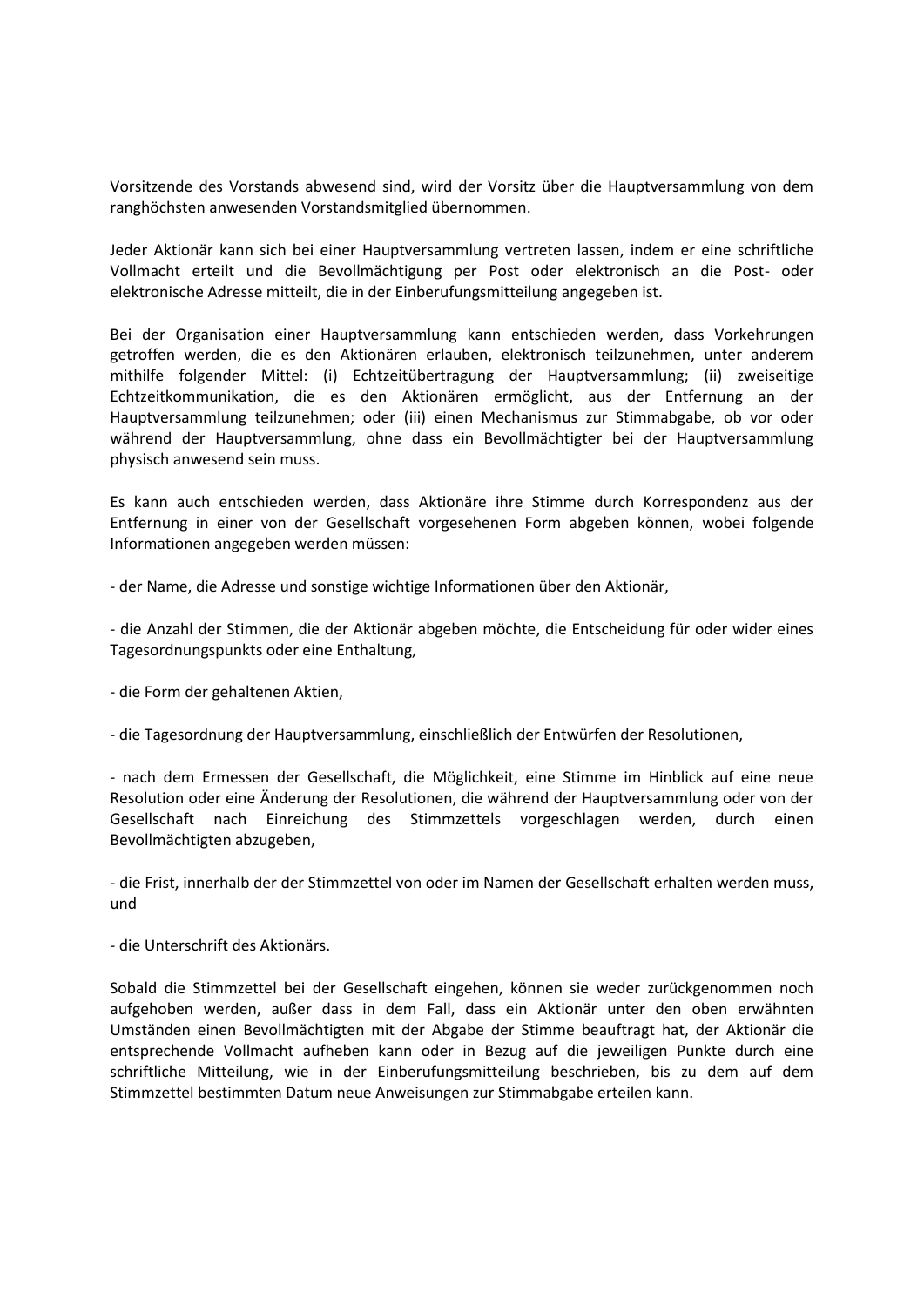Jeder Aktionär, der wie oben beschrieben an einer Hauptversammlung der Gesellschaft teilnimmt, gilt als anwesend, wird bezüglich der Beschlussfähigkeit mitgezählt und ist berechtigt, zu allen Punkten auf der Tagesordnung der Hauptversammlung seine Stimme abzugeben.

Die Gesellschaft kann Verordnungen und Vorschriften betreffend der Teilnahme von Aktionären an Hauptversammlungen gemäß dem luxemburgischen Recht annehmen, insbesondere in Bezug auf die Sicherstellung der Identifizierung von Aktionären und Bevollmächtigten und die Sicherheit der elektronischen Kommunikationen.

Wenn alle Aktionäre bei einer Hauptversammlung anwesend oder vertreten sind und erklären, dass sie über die Tagesordnung der Hauptversammlung informiert wurden, kann die Hauptversammlung ohne vorherige Mitteilung stattfinden.

**Artikel 13. Jahreshauptversammlung** Die Jahreshauptversammlung findet gemäß dem luxemburgischen Recht am Gesellschaftssitz oder an jedem anderen Ort im Großherzogtum Luxemburg, der in der Einberufungsmitteilung angegeben wird, am dritten Donnerstagersten Dienstag im MärzMai jeden Jahres um 14:00 Uhr statt. Wenn dieser Tag ein gesetzlicher Feiertag in Luxemburg ist, findet die Jahreshauptversammlung am darauffolgenden Geschäftstag statt.

Nach der Genehmigung der Jahresabschlüsse und der Konzernabschlüsse entscheidet die Hauptversammlung durch Sonderabstimmung über die Entlastung der Vorstandsmitglieder.

Hauptversammlungen außer der Jahreshauptversammlung können an den Tagen, zu den Uhrzeiten und an den Orten stattfinden, die in der Einberufungsmitteilung angegeben werden.

**Artikel 14. Mehrheit und Beschlussfähigkeit der Hauptversammlung** Bei Hauptversammlungen ist, außer bei einer außerordentlichen Hauptversammlung, die zur Änderung der Gesellschaftssatzung oder zur Abstimmung über Resolutionen, deren Annahme den Beschlussfähigkeits- und Mehrheitsvoraussetzungen für Satzungsänderungen unterliegt, einberufen werden, kein Quorum notwendig und die Resolutionen können unabhängig von der Anzahl an vertretenen Aktien durch einfache Mehrheit der abgegebenen Stimmen gefasst werden.

Bei einer außerordentlichen Hauptversammlung zur Änderung der Gesellschaftssatzung oder zur Abstimmung über Resolutionen, deren Annahmen den Beschlussfähigkeits- und Mehrheitsvoraussetzungen für Satzungsänderungen unterliegen, müssen für die Beschlussfähigkeit mindestens die Hälfte aller ausgegebenen und ausstehenden Aktien vertreten sein. Wenn dieses Quorum nicht vorhanden ist, kann eine zweite Hauptversammlung einberufen werden, für die keine Beschlussfähigkeitsvoraussetzung besteht. Damit die vorgeschlagenen Resolutionen von dieser Hauptversammlung angenommen werden und sofern gesetzlich nichts anderes vorgesehen wird, ist bei einer solchen Hauptversammlung eine Mehrheit von zwei Dritteln (2/3) der Stimmen der anwesenden oder vertretenen Aktionäre erforderlich, ohne dass die Enthaltungen gezählt werden.

**Artikel 15. Prüfung** Die Prüfung der Angelegenheiten der Gesellschaft wird von einem unabhängigen Abschlussprüfer (d"entreprises agréé) durchgeführt werden. Der Abschlussprüfer wird von der Hauptversammlung bestellt. Ein derart bestellter Abschlussprüfer kann mit oder ohne Grund abbestellt werden.